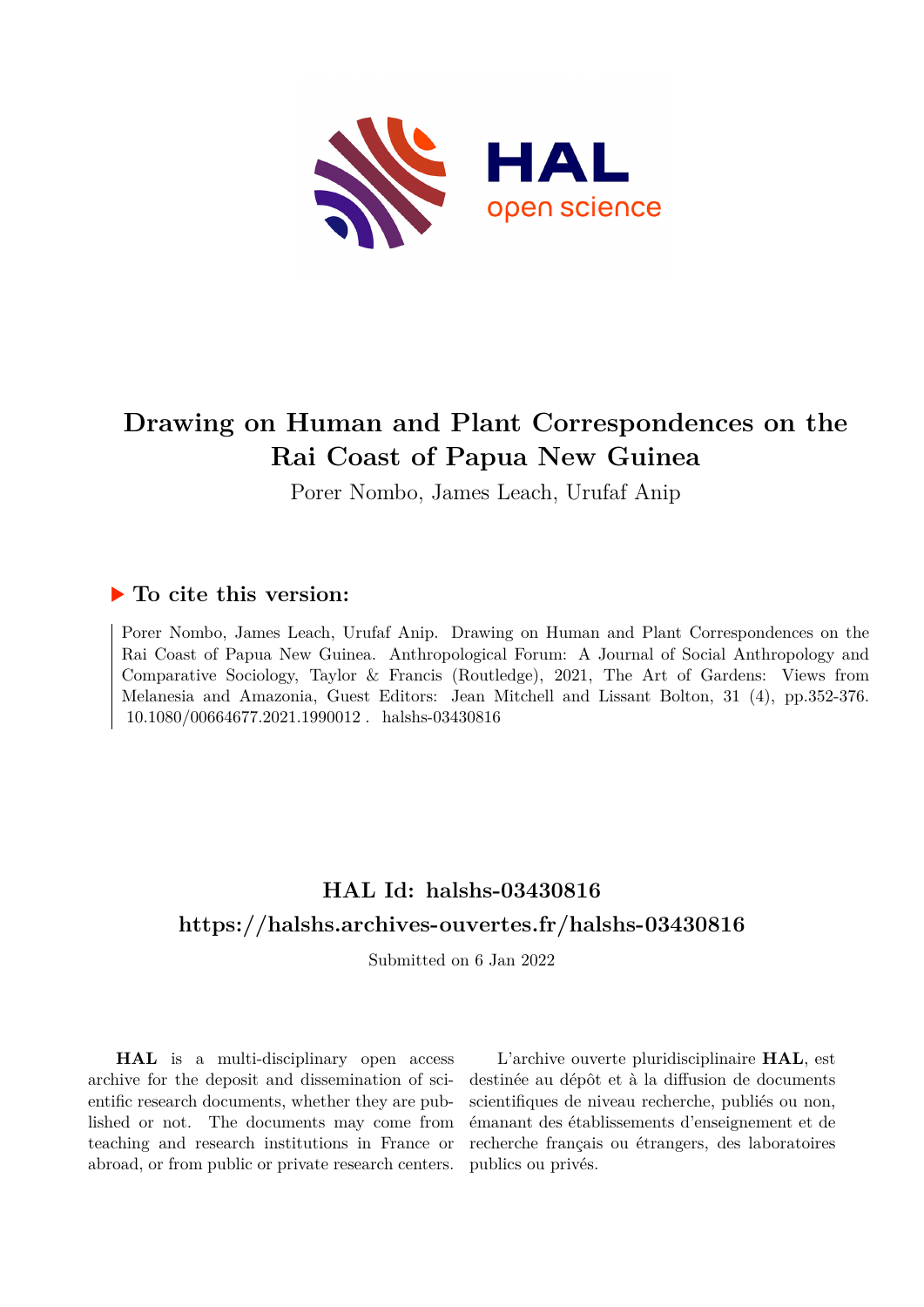# **Drawing on Human and Plant Correspondences on the Rai Coast of Papua New Guinea**

Porer Nombo Reite Village, Mot 1. District, Rai Coast, Madang, Papua New Guinea James Leach Aix Marseille Université, CNRS, EHESS, CREDO UMR 7038, Marseille, France Urufaf Anip Marpungae Village, Mot 1 District, Rai Coast, Madang, Papua New Guinea

### **Abstract**

*In the hinterland of the Rai Coast, technical gardening practice is also ritually and spiritually charged daily activity to ensure the movement of foods and deities from the garden to the village. To approach this 'art of gardening' we attend to process and transformation and to how garden produce becomes the matter of beautiful forms. With reference to new pencil drawings of gardens we explore the aesthetic of the garden's embodiment of myth and history. The drawings and text provide a detailed documentation of lowland taro cultivation. The processes illustrated are at one and the same time attending to plant and human wellbeing. The notion of 'grace' from Gregory Bateson's writings is introduced. Highlighting the connections drawn between spirits and people and plants, we consider an immanence of life in mythic, human, and vegetable reproduction.*

**Keywords:** Gardens; Taro; Yam; Deities; Aesthetics

#### **Introduction: Drawing gardens**

This paper was written alongside companion drawings of gardens made by Porer Nombo and Urufaf Anip in January 2019 as part of a discussion between the three of us about what Reite people find beautiful about their gardens. The writing of the substantial sections was drafted together with each of us adding thoughts and information to a growing description of the processes of gardening as it is practiced in Reite village on the Rai Coast of Papua New Guinea. The academic author added the introduction and the conclusion later on in the light of our joint understandings. The drawings are a route into the garden and help in comprehending the correspondence and pattern that Reite gardeners, on the Rai Coast of Papua New Guinea, assume. Labour is also apparent in the drawings, as in the gardens. In the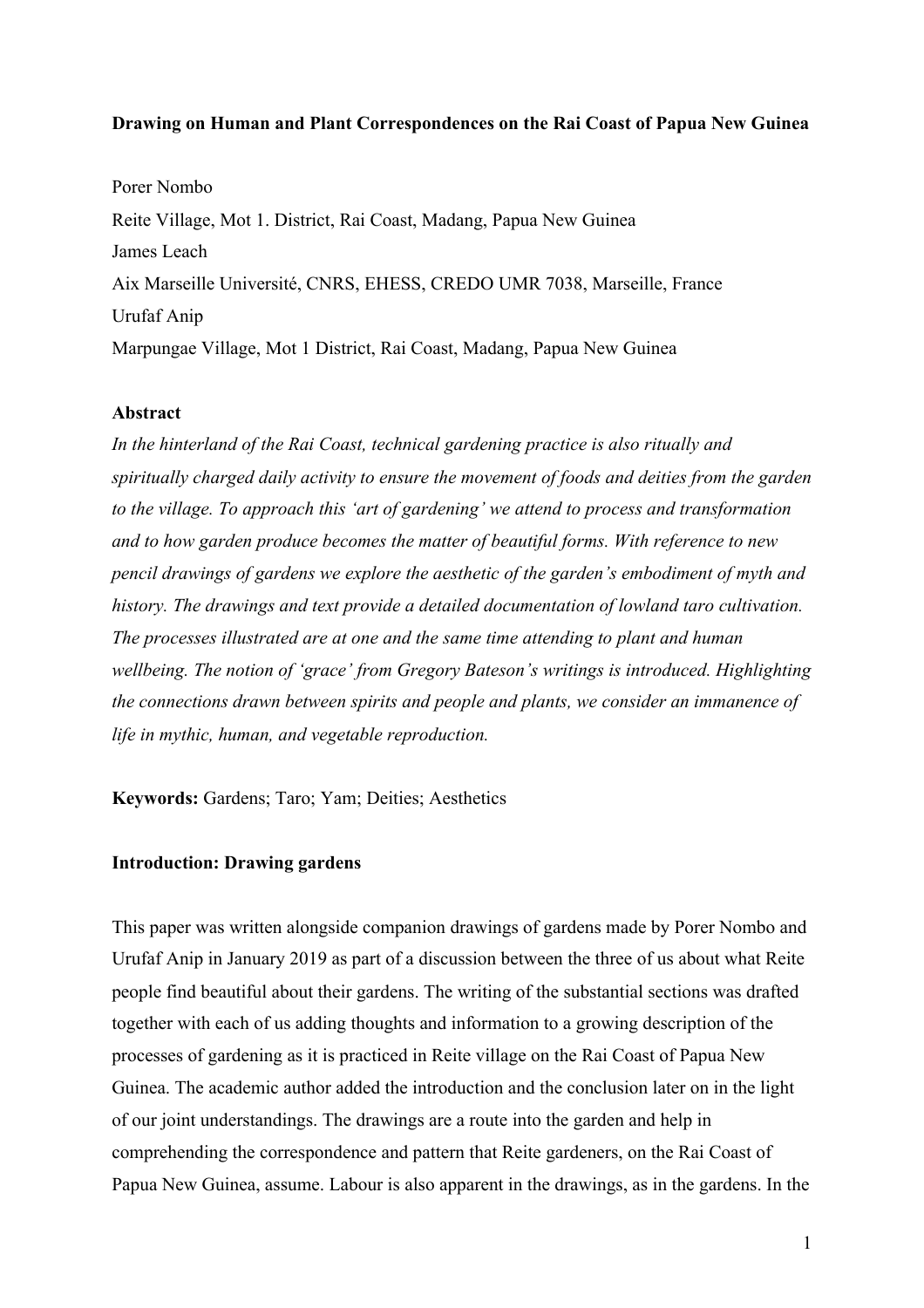case of the drawings, it was the labour of spending hours using unfamiliar tools (pencils) to achieve an always exploratory, 'is this good enough, is this growing well'?

The anthropologist Gregory Bateson developed a notion of 'style' which he saw as linked to 'grace' (1972, 128-9). 'Grace' for Bateson describes an achievement in presenting visually, and in a 'beautiful' and 'skilful' way, an integrated sum total of what is vital to human life. Art, he argues, can demonstrate 'psychic integration' (1972, 129). The 'achievement' of grace in (non-Western) art is apparent when certain sorts of habits or skills are transplanted from the conscious level into the unconscious (1972, 308, 470). These skills become accessible through art as the interface between the unconscious and the conscious, and reveal the particular patterns of transformation that are central to a culture. Bateson was not interested in messages, but in the principles of transformation which he believed could be appreciated by those beyond the particular style utilised. According to Bateson, there is a 'redundancy of information' in the structured patterns and the restraint of variability in skilled visual presentation that allows such 'art' to define the context of practice. In his terms, the Reite art of gardening works with the transformative patterns linking human life - biological and social life -- to the life of the key crops, taro and yam, and thus makes the real garden also an image with 'grace' as he would see it. <sup>i</sup>

The introduction of Bateson's ideas to this paper requires explanation as his text itself was not accessible to Porer and Urufaf other than through translation by James. Stepping back for a moment, this is also an opportunity to clarify something further about the way the paper was written. The approach taken is to represent faithfully a long standing and mutually interesting conversation between the authors about the processes and the effectiveness of aspects of Reite people's practice. The authors brought different things to the mutual recognition and elaboration. The anthropologist/author here is not a novice to taro gardening or its ritual elements, having worked both physically (in gardens) and intellectually (clarifying, understanding and discussing) aspects with a previous, and now this generation, of Reite gardeners. Porer and Urufaf are interested in ways to make their skill and artistry apparent to those with little idea of its existence. 'Discussion' is a key term here. Porer is less interested in furnishing data than in drawing on what he can from the conversation with an outsider for his own understanding and projection. The approach is mutual. The academic author brought some ideas from a re-reading of Bateson to the conversation about gardens, beauty, and the drawings, in a way that Porer and Urufaf found potentially effective in the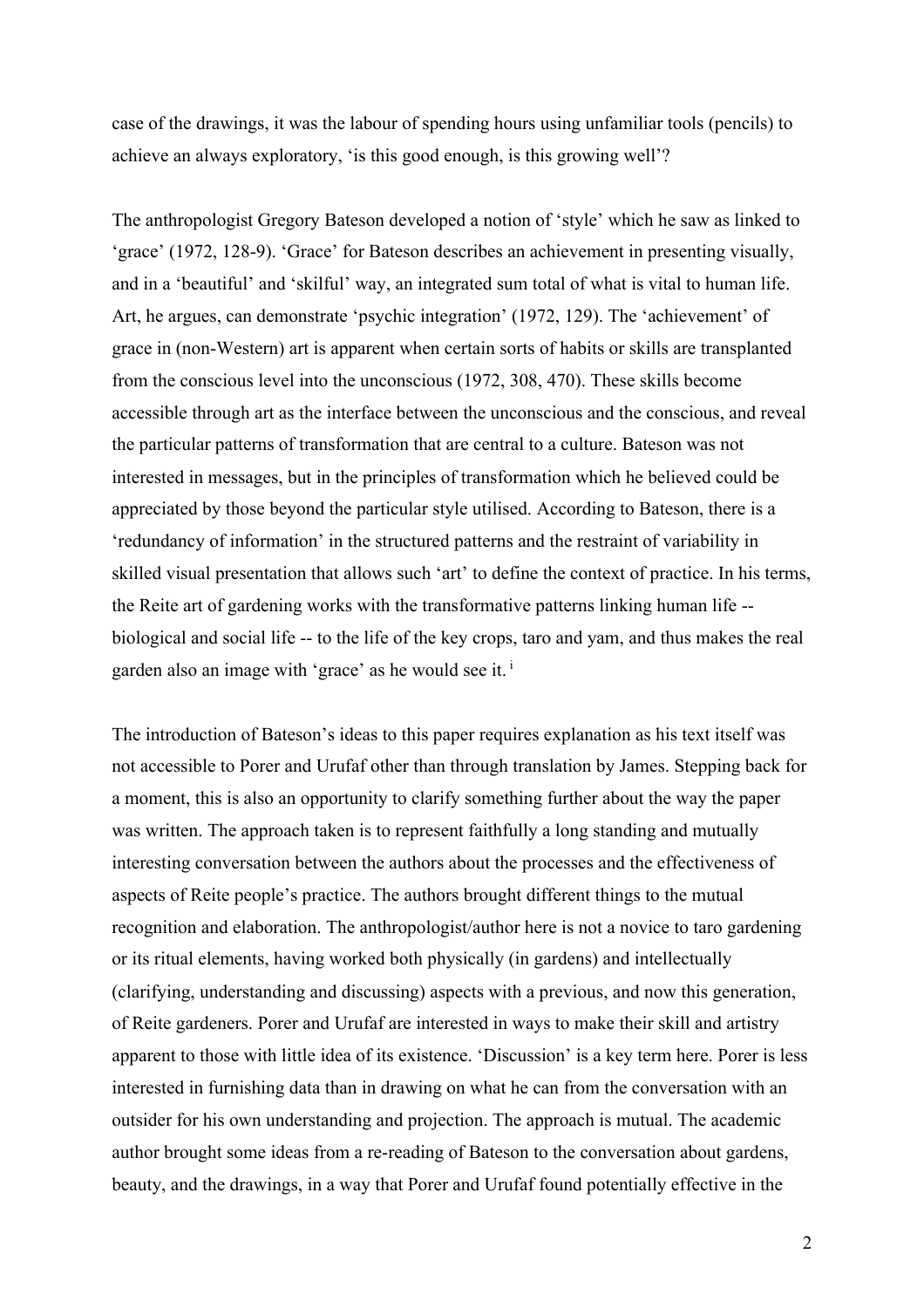emergent picture of their practice. That is why several theories from beyond Reite appear in the text.

In discussing correspondence and skill, James introduced ideas from Bateson to our conversation as a possible approach. We found that thinking about what is unarticulated but still effective, what is latent in gardening processes but still formative of them, to be mutually beneficial. Similarly with Strathern, we found the focus on process and transformation productive. In this, the paper and the drawings are both experimental, awkward (there is no disguising the actual writer), and working towards a synthetic and dialogic form of text. It is also why the drawings are key in an unexpected way. They are a new form of contemporary engagement, elicited in answering a novel question: how to visually explain to outsiders what a garden has to look like to make it effective. Commenting upon the ways to enhance the growth of important crops in words that refer at the same time the upbringing of and care for children, the text forms an entity with the respective drawings. There is no doubt that on the whole we are dealing here with the 'art of gardening' as practiced by Reite people, bringing the unconscious understanding of relationships and transformation to the fore, quite in line with Bateson's model of an analysis.

## **The Drawings**

The strange symmetry and the detail in the drawings offer a version of the satisfaction of gardening in perhaps the old sense of that term. That is, the Latin root of 'satisfy' *satisfacere* means 'discharge fully, comply with, make amends,' literally 'do enough,' from *satis* 'enough'.<sup>ii</sup>

Porer is a garden-artist. His drawings of the garden are personal, situated, expressive, connecting and vibrant with the moment. His use of pencils to make marks on paper is informed by experience and tactile engagement with soil and insect and leaf and root. The marks are delicate yet demonstrate both a captivating dynamism and a gentle sweetness. They are full of life, full of texture and weight. Urufaf's drawings have a different lighter style with tension, tightness, precision, and balance. They are informative about the specific forms of garden design and also evidence the care and concern these people have for plants and how they appear.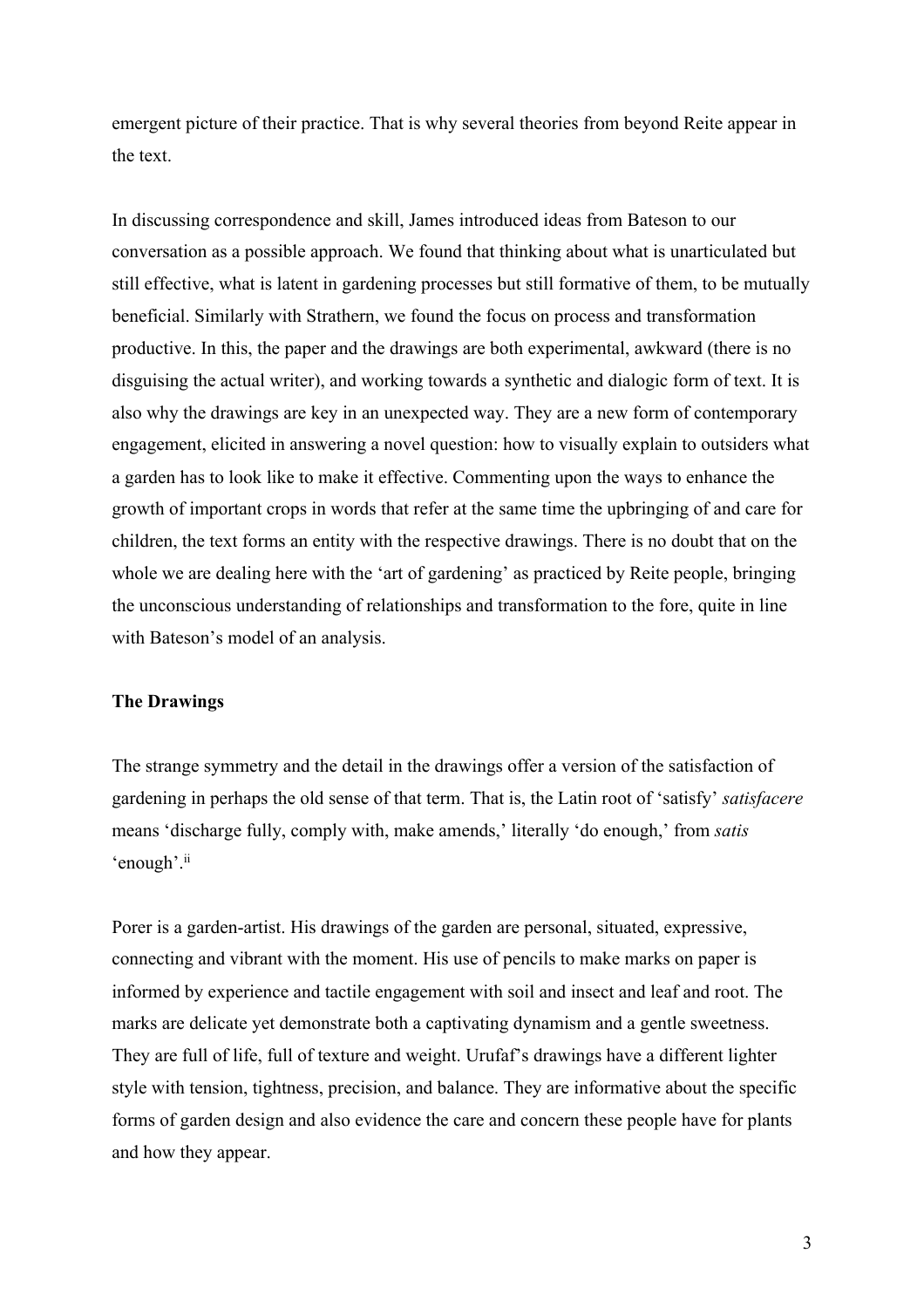### [[PLEASE INSERT FIGURE 1 ABOUT HERE]]

Figure 1 : Porer Nombo. January 2019. A mature taro garden, showing the fat taro corms, the yam tubers under the earth, gourds, beans, and bananas ready for harvest. The *kaap sernung* in this picture is *'tupong aluling'*, the spirit pool at *Samat matakaring* where taro was revealed (see below). It looks like a magnifying glass in the middle, illuminating, with clear light beneath. This magnifying glass is also the *kaap sernung*, the spirit path into and out of the garden. Where they come and go, and that is (also) the road for the gardener. Porer talks of the way the road leads into each section. It is a practical road, and a magnifying clarity, and is opened or closed for the taro to enter and leave. It is an image of looking after, not controlling. (NB. the 'baby' taro, ginger, and leaves on the path from the garden, elaborated in the text.)

### [[PLEASE INSERT FIGURE 2 ABOUT HERE]]

Figure 2: A newly planted taro garden, showing the shape of the *kaap sernung 'kau atting'* (crayfish legs). Porer Nombo. January 2019.

#### [[PLEASE INSERT FIGURE 3 ABOUT HERE]]

Figure 3: Urufaf Anip's drawing of the *tupong aluling* at *'Samat matakaring'* design.

#### [[PLEASE INSERT FIGURE 4 ABOUT HERE]]

Figure 4: Urufaf's Anip's drawing of the *'wating'*, the central shoot, or 'eye' of the garden.

#### [[PLEASE INSERT FIGURE 5 ABOUT HERE]]

Figure 5: The Marpungae version of the *kaap sernung* design by Urufaf.

#### [[PLEASE INSERT FIGURE 6 ABOUT HERE]]

Figure 6: Urifaf's 'Key' to his drawings.

#### [[PLEASE INSERT FIGURE 7 ABOUT HERE]]

Figure 7: Some common garden foods with vernacular names by Urufaf.

### **The satisfaction of cultivation or the cultivation of satisfaction?**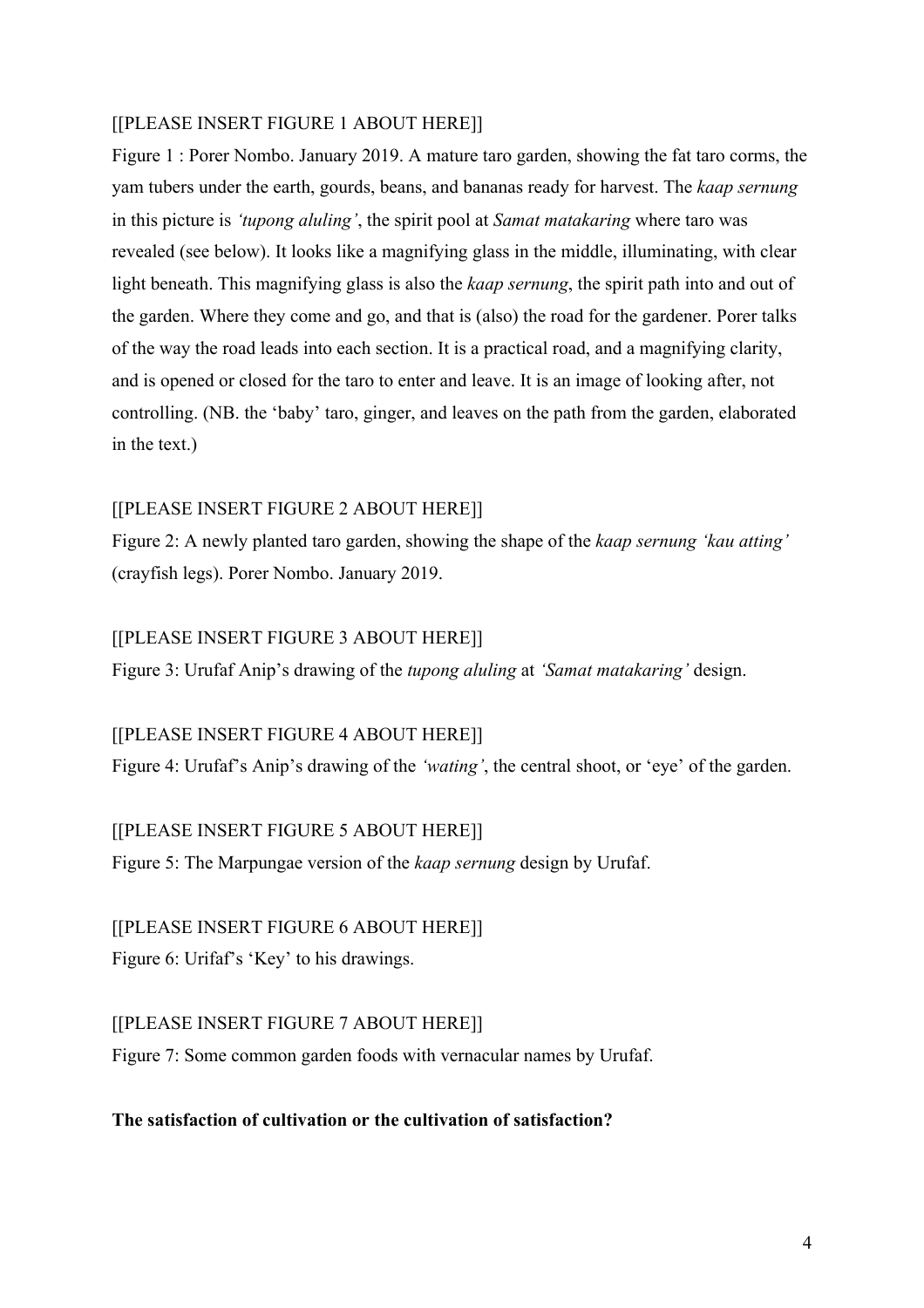Gardens have long been a subject of aesthetic appreciation in leisured European life. The appreciation shares much in its underlying principles with the appreciation of western 'art'. Gardens, like art as 'high culture' (Wagner 1975, 21) often demonstrated humanities' attainments and artifices. Appreciation was not dependent upon utility. In this vein, processes of use have historically been denigrated by a culture in which leisure, and time for the cultivation of the arts, has a prestige value. Quotidian and everyday are seen as necessities, whereas the cultivation of tastes and appreciation is a sign of civilisation and of humanity transcending nature. In fact, the control over nature is definitive of the European enlightenment, scientific and technical project (see Leach and Davis 2012). Perhaps we could call this 'the satisfaction of cultivation'? To see cultivation on a grand scale is to see and appreciate the finer aspects of human transcendence. Cultivation of the grand gardens of the stately homes of Europe showed that nature can be brought under the taming influence of the civilised, and that there is wealth and leisure enough to achieve highly aesthetic forms. A condition of this is that gardens are beautiful, not that they are useful.

Surely most Melanesian gardens though are all about subsistence? And that is a practical and quotidian matter. Why would anyone who struggles to produce their own food (to live) be concerned with the look or aesthetic of the garden?

The words that follow in our paper seem to challenge the very notion that the practical efforts of subsistence are not also the very actions and practices that bring satisfaction of a most sublime and potent kind. Although 'satisfaction' has an unfortunate modern connotation of self-regard that is inappropriate here, thinking of its original meaning, perhaps we might call this the 'cultivation of satisfaction'? To give, and to do enough: Just how important giving is will become clear as we proceed.

We took the chance to record detailed information that links practice to history, and history to myth and power. These considerations are not ancillary to cultivation. They are what is brought into being as the substance of plants and bodies that are already located within the kinship and spiritual projects of Reite gardeners. To follow myth is to recreate the world in the human form of gardens. It is thus to grow the human and mythic shape of what it is to be yam, taro, person. Knowing myth makes ritual of everyday labour.

### **Ritual, art, and process**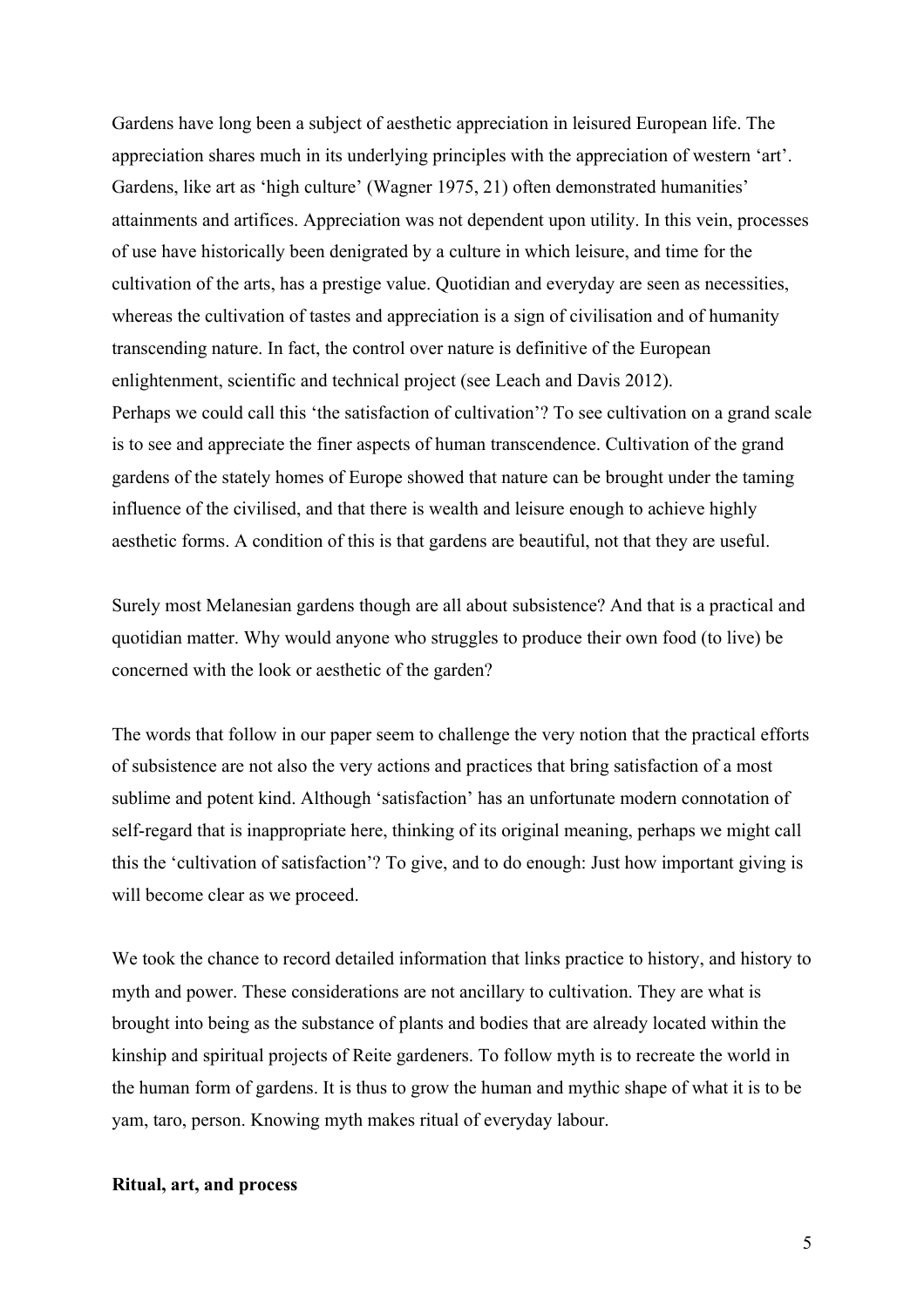Anthropologists of Melanesia have long noted the connection between 'ritual' and 'art' in the region. Consideration of ritual objects as 'art' and a concern with their aesthetic value (while wholly understandable) may also have been something of a distraction from comprehending their effect in process. Ironically, while western art became more and more abstract, primitive art was being rescued from its categorisation as 'primitive' by appreciating it for its formal and aesthetic qualities (Picton 1992). It could be understood through interpretive analysis, referring to the symbolism of the work.

One effect of this approach was a proliferation of interpretation to the extent that led some commentators to suggest that the focus on 'meaning' had a hyperbolic effect (Weiner 1995). This was seen in at least two ways. On the side of the analyst, a focus on aesthetics (symbolic interpretation) produced proliferating accounts of the meaning of objects which might never be complete, depending on the theoretical or interpretive framework of the interpreter. Contrastingly, the creators themselves were often reticent or even silent about meaning, focussing instead on effect.

Garden crops in Reite are an example of a process-oriented aesthetic of life and vitality that looks to what animates and transforms people and their bodies. The meaning is very much in the doing, the growing, the consumption. It is also possible to see this as a kind of artistry, once certain cultural biases are made explicit and an attempt is made to circumvent them.

As art appreciation tends to gravitate towards the intellectual and reified rather than understanding the making and use of objects, in some ways it has deflected attention from what the making and use of objects does in relations between people, the transformations it encodes. As Strathern (2013, 23) has it,

[o]ften such objects are thought of as things or artefacts … As we find, however, many of them point to other objects that do not take the form of 'things' at all. … If we are to retain the centrality of 'objects' they have to appear as rather more than things or artefacts or art.

Perhaps, Strathern suggested, the analyst's obsession with meaning and meaning making obscured the way these objects figured in people's practices: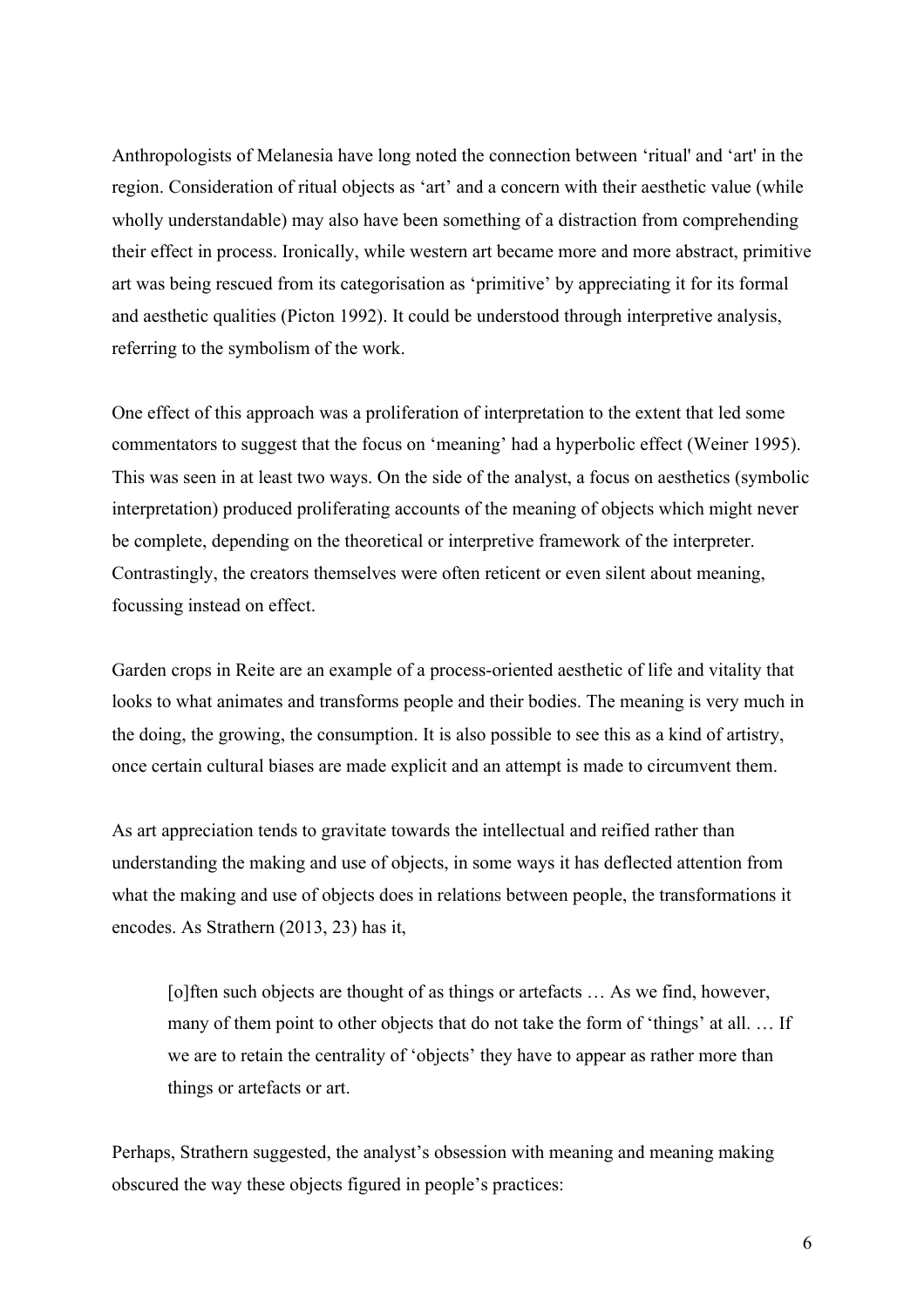we should not look at the objects as items on display but look at the work that goes into making them, that is, all the ritual activity that makes their making necessary. (24)

It is hard not to be surprised, in retrospect, at the lack of attention to the art of gardening. One can only put this down to a cultural weight put on the aspects that speak of transcendent or intellectual and spiritual truths and pursuits (Wagner 1975, 22), and thus overlook or even denigrate the living miracles that are also everyday processes. This is a dismissal of subsistence gardening as uncomplicated. However, there is artistry in producing garden food in Melanesia in that '[i]ts valuation is such that it appears to be used everywhere to create, maintain and manipulate social relationships.' (Young 1971, 146)

Unsurprisingly in Porer and Uru's account, it is the origin, and thus reason for taro gardens to be planted as they are, which came first. Tracing origin is the source of connection between what people did in the past and what they (continue to) do now. Origin is related in myth. Knowing where taro came from is also knowing who gave it to whom. Relating a myth is not knowing just a narrative, it is making a claim to personal connection. That personal connection brings history, myth, and power into current action.

#### **Patuki reveals taro**

*Patuki* is a Nekgini word for 'story', 'mythic hero', 'deity', and 'knowledge'. Thus the narrative of a tale is *patuki*, the characters within it are *patuki*, and the names and knowledge it contains or is, are also '*patuki*'.

### *Porer's account begins here.*

All the forms of food our ancestors had were lodged in the branches of a huge tree to the west of where we live. This tree also contained the elements of our material culture and spiritual paraphernalia. At the foot of the tree, a young boy found fruit that was incredibly sweet to taste. As he ate it, he heard music coming from in the branches of the tree. At that time, people survived by eating worms and grubs, and boiling stones with wild ginger and drinking the resulting soup. They decided to cut the tree to get at these good things, but when they cut it, it fell to the east of them and dropped foods in our lands. As it continued to fall further, it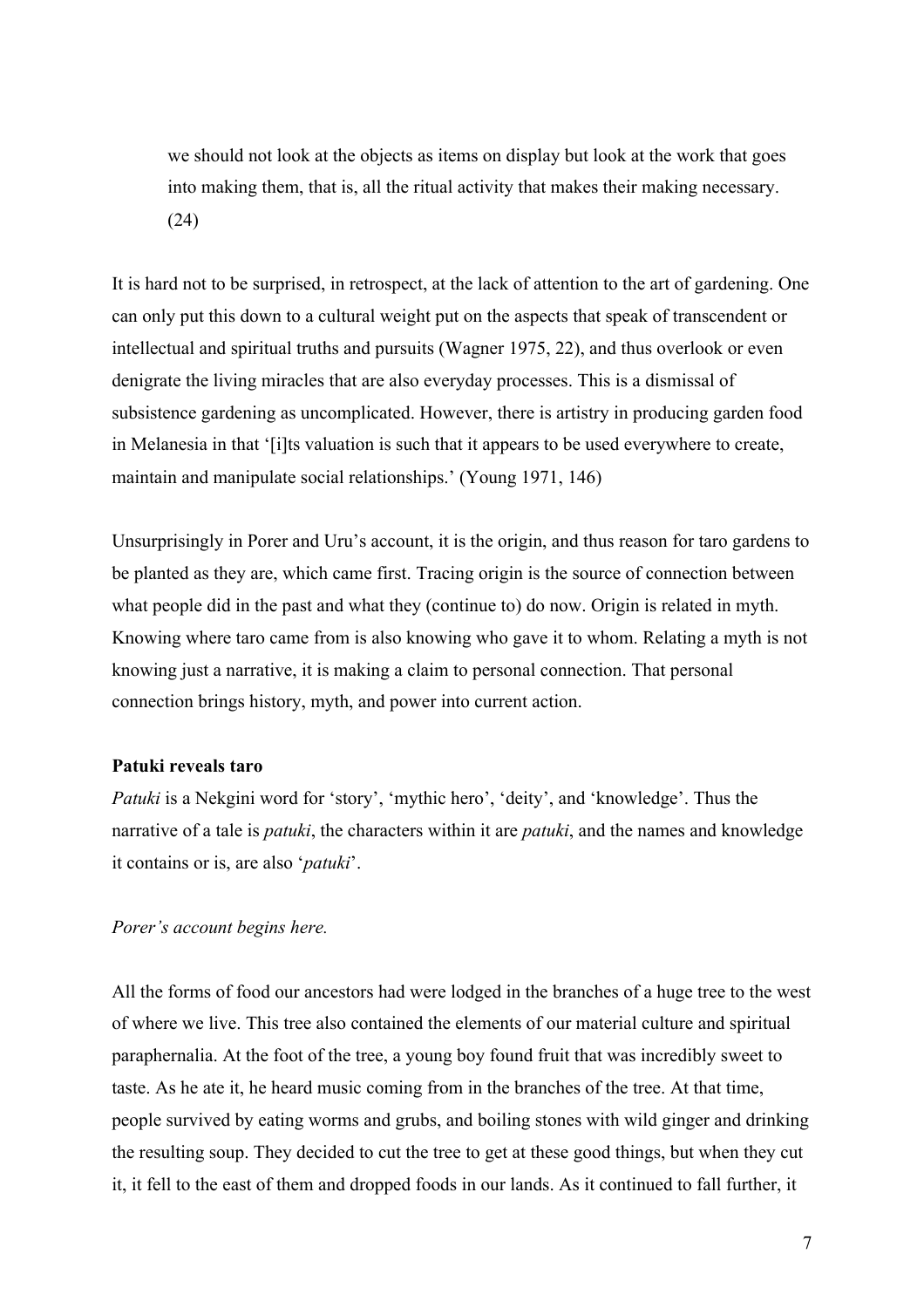dropped the musical paraphernalia of our male cult in the next language group on the other side of the Mot river.<sup>iii</sup>

Taro, yam, and bananas came into our lands at this time.

These items were *patuki*; that is, they were kinds of being or spirit that then resided in our land. They hid in the earth or in caves and streams, some became animals or plants and hid themselves. The people at the time had no idea they were there. They had been afraid when the tree fell but remained unaware of the taste of these things that were now in their lands. We call these beings '*patuki*'.

The taro *patuki* recognised that the people who lived here had nothing to eat. His voice was musical, and this music called to people. A man from Reite often heard the voice of this *patuki* when he went to the stone that they used for sharpening their stone axes. The taro *patuki* sat by the stone by the pool where he resided, a place called Samat Matakaring<sup>iv</sup>, and sang in the voice of what we now call the '*tambaran*' in Tok Pisin -- the spirit voices produced by the male cult. The man sharpening his axe found him there. The taro man told him they would go to his house, but the man could not enter the deep pool in the stream. 'Taro' gave a bean to the man and they both chewed it and spat it onto the water, which dried up as a result. They went into the pool and he found a house under the level of the water. Inside, he saw taro piled up. *Patuki*<sup>v</sup> told him to sit down and he began to prepare taro and to cook. He took wing-beans from their pod.<sup>vi</sup> He prepared salt from salt wood, vii and peeled taro. The beans he fried in a shard of clay pot, and he boiled the taro. When he opened the lid of the pot, the smell of the food made the man vomit all the rubbish he had in his stomach. All the stones and ginger and insects. Then taro shared the food and the man tasted a kind of savour he had never experienced before. He ate one piece and was full, so he took the other pieces from his plate and wrapped them in a leaf. When he left, taro gave him a *nala surki*, a 'day string', with knots that marked the number of days until their next meeting. The string had five knots. By the fifth day, he was instructed to clear an area of forest of trees and underbrush.

#### **The eye of the garden.**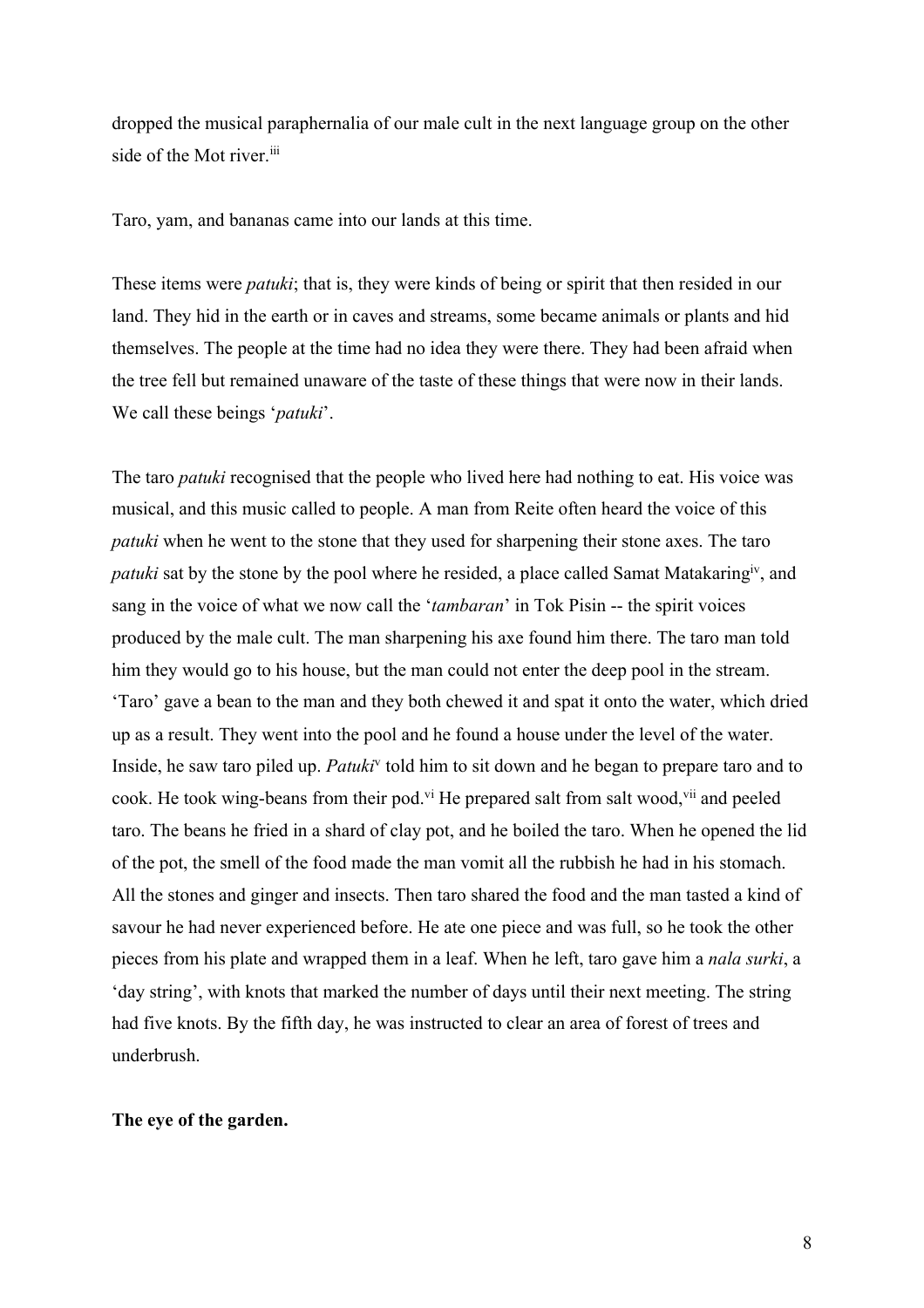*Taro gardens are grown around a central planting which is the subject of much attention and care.* 

The 'eye of the garden' was first made by *patuki*, and he gave this way of gardening to Reite people. People who do not have this, our neighbours who *patuki* did not give this to, they do not have this. The people in the language groups around Nekgini, people higher in the mountains who speak N'dau, and the language groups that dwell on the coast itself below Reite lands, were not inhabited by the taro *patuki* and so they do not have these ways of growing taro. We see that many people plant gardens without this care and attention, yet they try and draw the spirits of the taro to their villages and their houses at the time of harvest. Reite people are confused by this, as they do not understand why you would plant taro without drawing on *patuki* and then think you could convince the spirit of taro to follow you from the garden. The places where the taro deity gave taro to people directly are in Reite. [Each design for the 'eye of the garden' (see below *on kaap sernung*) denotes a different story of the encounter with *patuki*.]

Back in the village (at a place called Yawaspiring), the man's wife and children became afraid because he had been gone so long. At dusk he arrived home, and when he opened the leaf containing food, they also vomited the rubbish in their bellies. After this, he shared the pieces of taro he had brought with him and they slept well for the first time.

Everyone else was still up all night boiling stones and unable to sleep from hunger. They noticed that the Reite man was able to sleep. Reite told them that on the designated day, he would tell them what he had. On that day they went to Piu'tapu, Taping Nomang and Piu'ising places. His extended family prepared the ground as instructed and the taro *patuki* came and piled up taro there. The variety was *ouyuyuwing pel kapa*. He also brought the varieties we call *pel parieng*, ('female taro'). *Patuki* cooked the taro in clay pots on the ground. When he took off the leaves that covered the pots, everyone vomited from the smell. He served them the taro and they ate it, and then slept that night for the first time. They followed his instructions and when the bush was dry, they burned the dry material and followed instructions to make the place called *wating*, the centre of the garden where he said he would hide. They divided the rest of the garden into *hokung* (sections), one each for all the people who had come to make the garden with him. For himself, he made the *wating* and said that only he would go into this central area. Next he brought them the other things to plant in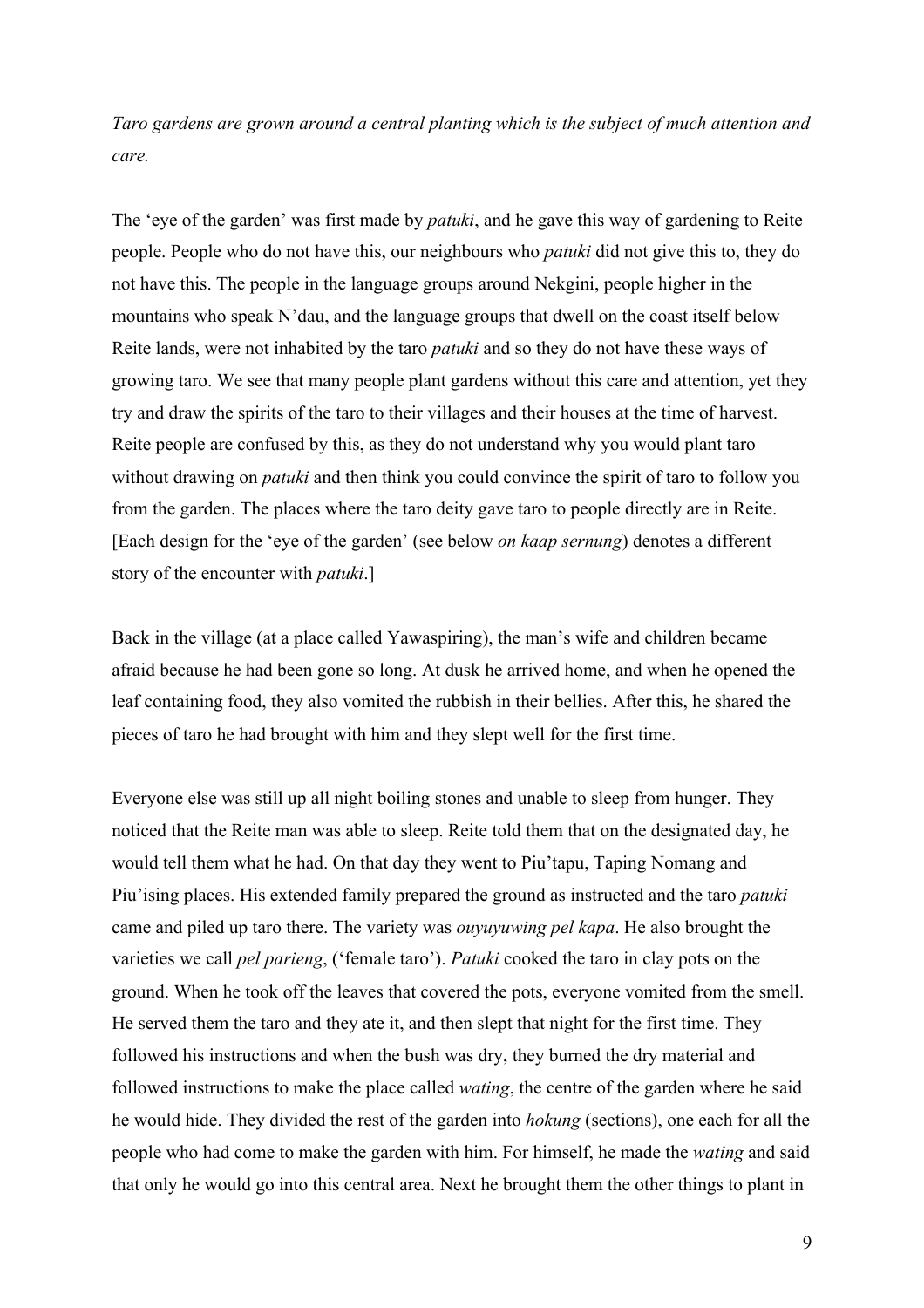the central area of taro gardens; *yari mumosong, keta tokung'aring, tawau, upitapoli, siwinsing, usau anang, luhu* (pitpit, sugarcane, aibica, variegated large leaf codyline, fragrant grass, sun bananas, and ginger (T.P. gorogor).<sup>viii</sup> He instructed them how to plant these things.

The first thing to plant is *kendang* (mother taro).ix This is planted at each side. *Pel kapa* is planted in between them in the middle. He gave them this advice and showed how to make the *wating*. Taro said that the *hokung wating* would be made for him and he would stay there and look after the garden. 'You will make a road for me and I will follow it into the garden [*kaap sernung*, 'spirit road']. You should make paths for me into the other people's *hokung*  but no one else should be allowed into the central *hokung* where the *wating* is. Not your wives and children.'

To make the wating as shown in our drawings, first, dig the ground over. Then split a *luhu* (Tok Pisin, 'gorogor', *Etlingera amomum [Zingiberaceae*]) stem lengthways and surround the central area with the split stem. Everything else is planted within the stem. The man who gave us taro remains hidden, we make this central area to hide him in and we hum his name in the tune of his own voice to draw him into the garden. The *wating* then is the garden child's 'eye' or growing point, shoot.

At harvest, we bring this taro man with us to the village. First, we 'close the [spirit] road' of the garden (*wa sasiret*)*.* This refers to the *kaap sernung* that bring the taro to the *wating*. The *wating* is the small central planting within the split ginger plant (T.P. gorogor). It is surrounded by the *wasimung* ('child of the garden'), in the very centre of the garden. It is called 'wa simung' ('garden child') because this area provides the 'child taro', the seed taro for the next year's garden. We say 'seed taro' (in Tok Pisin *pupul taro*) but they are not seeds, they are part of the same plant that generates its descendants by itself. This area is enclosed by the 'kaap sernung', the 'spirit road'. Other sections are planted for other people outside this road and generally called *hokung.* This road must be blocked to keep the taro in the garden. We close the road, then specifically show a route for the taro to come and bring its strength to the village. Each place has a sign of specific leaves or fruit. These are placed on the path and along the road from the garden to the village along with taro leaves to show the way. This pattern is clear in the drawings but notice that the shape made by the *kaap sernung* is different. All *wating* are the same in design and shape, and all are surrounded by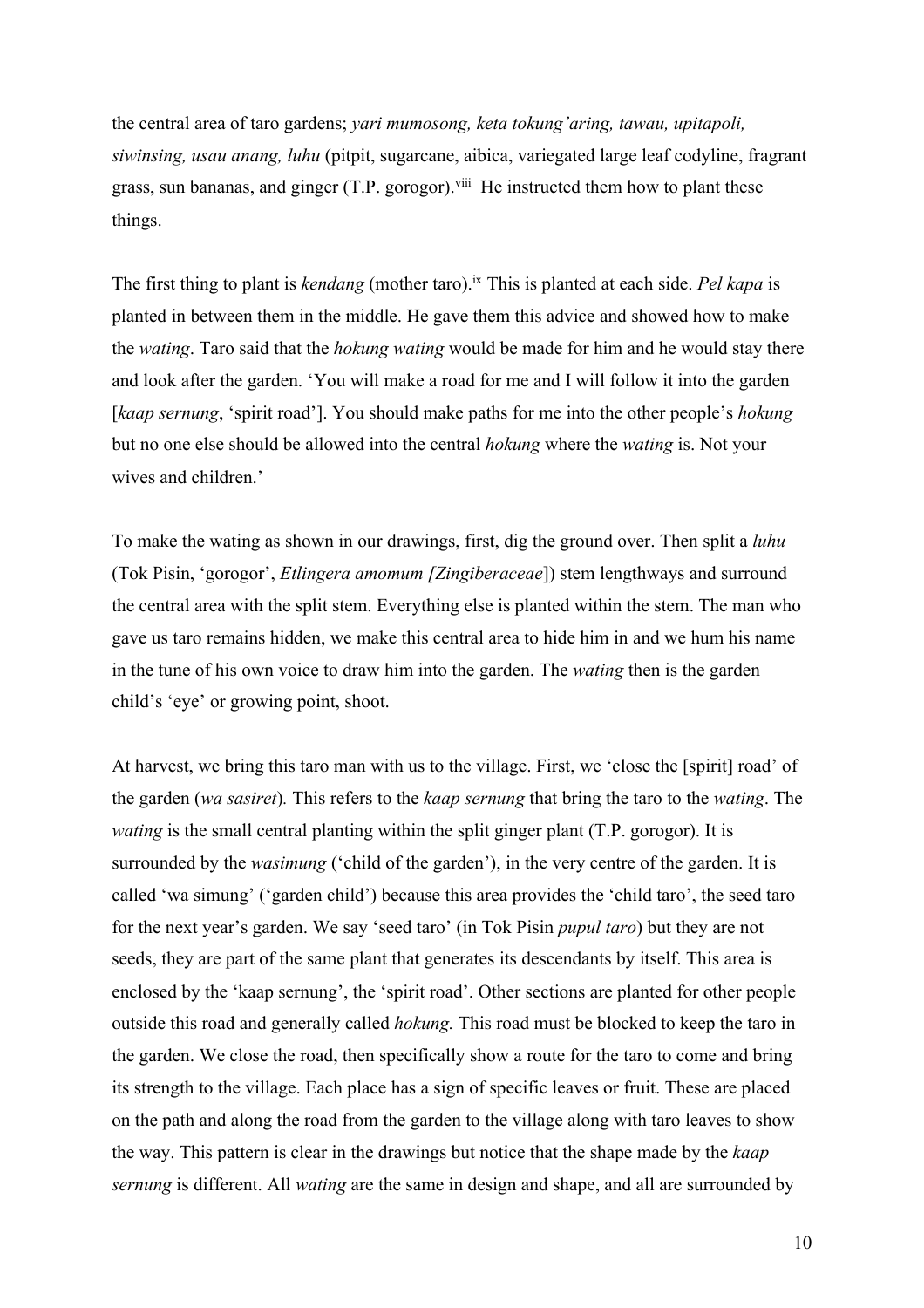the *wa simung*, the garden's child, but the shape of the *wa simung* depends on the design of the *kaap sernung*, the road that brings the spirit of taro into and out of the garden. The *wating* is always planted on the lower edge of the *wa simung*, with the rest of this area above on the slope.

Reite Yawaspiring make their *kaap sernung* to create the shape of the spirit pool (where taro was revealed). The design is called *tupong aluling* (Figure 2, Figure 3). No one else is permitted to use this design if they are not given it by Reite Yawaspiring for their garden as it references the specific connection between Reite Yawaspiring place/people and the *pel patuki*, the revelation of taro. This was the instruction of the taro *patuki*.

When the first garden was ready, the taro was harvested and taken to the village. The corms were cleaned in the garden, and then their leaves were collected and placed on the road to the village as they went. The taro was piled in the village, and the next day, everyone in the area was invited to come. *Pel kapa* was the taro variety given to Reite, other varieties were given to other places. Corms and seed corms were then distributed to the different people who arrived. Reite people say they kept the good taro varieties for themselves. They gave instructions for planting of the gardens, the time of year for each to start and each to harvest, the way to clear the bush, and to plant the *wating*. The general design for the *kaap sernung* around the *wating* was distributed at this time (Figure 2). This general design is the one used by most people (for example, many are now connected to the taro *patuki* through Reite Yawaspiring).

The people from [the hamlet of] Marpungae came late in the day. $^x$  By this time only the female taro variety *kotung pel* was left*.* Marpungae people have become used to growing taro from poor and small seeds, and still succeeding with their gardens. Marpungae have their own design for the *kaap sernung* which comes from the lower edge of the whole garden and arches over the *wa simung* before dropping back to the edge in parallel with the upward path. This makes the downslope side of the *wa simung* open, and the *wating* resemble the jaw of a man, so the whole resembles a man's head (Figure 5).

There is one more design for the *wa simung* that Serieng Watupang brought and gave to Reite Nalasis. This we call *kau atting* 'crayfish leg' (Figure 1). The illustration of the newly planted garden shows this form. The *kaap sernung* loops around the *wa simung* from the bottom of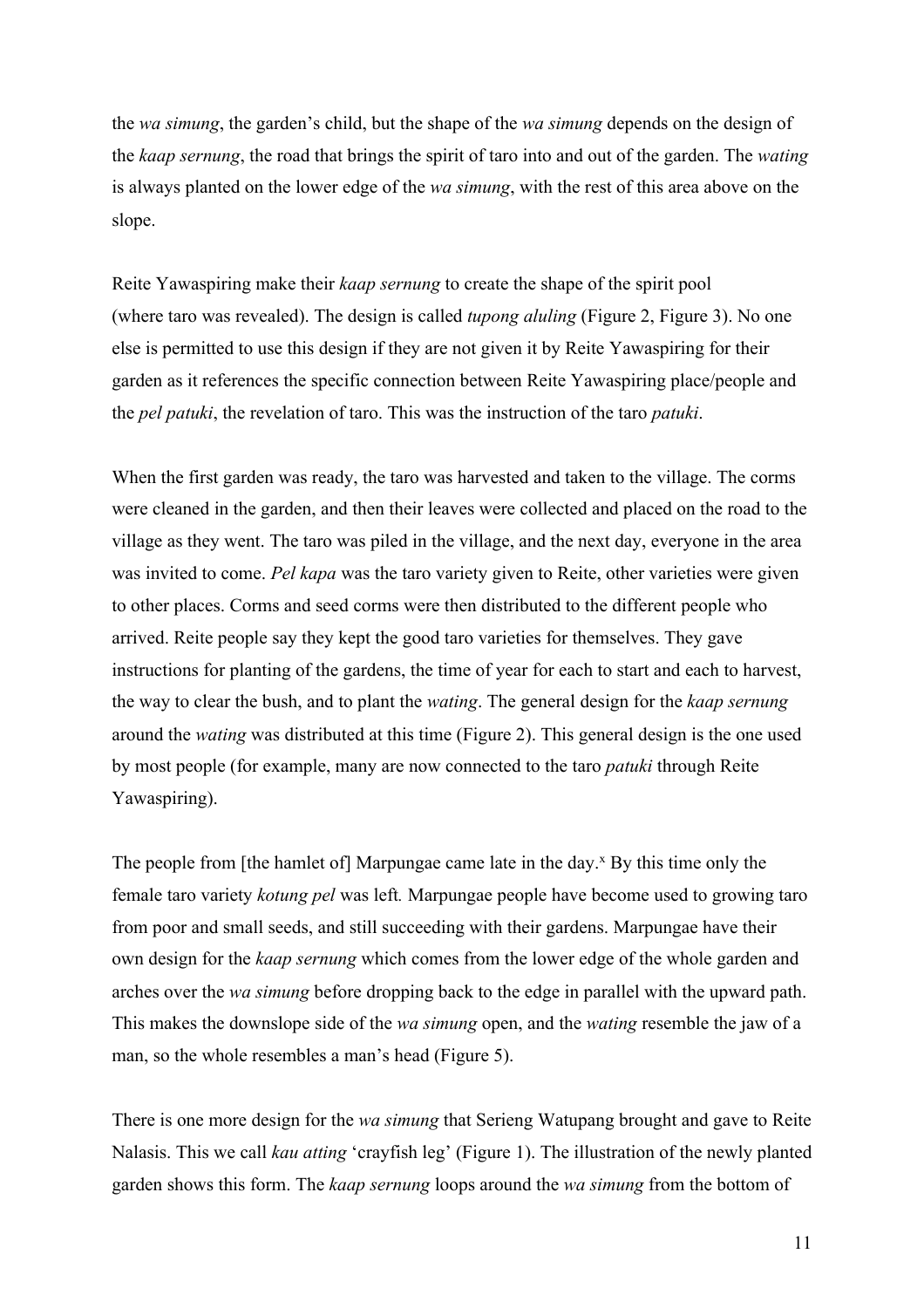the garden. The road is thinner in places, and fatter in others, just as the legs of freshwater crayfish are. In this drawing you can easily observe how and where the *kaap sernung* enters into the other *hokung* of the garden with small entrance paths coming off the main route. All *kaap sernung* have these entrances to each and every *hokung* in the garden, for the taro to watch over the growth in each.

In the *wating*, people look for an indication of the health and growth of the whole. When the *wating* is planted, a coconut is cut and people ask that insects will not come into the garden and damage the leaves of the growing plants. *Taka talaert upayuwing* (break coconuts for him). The coconut is wrapped in the leaf of *luhu* (tok pisin, 'gorogor'), the plant that is used to stop anger, fights, and to protect people and plants from malevolent spirits and forces. When the coconut is split, it gives an indication of the future health of the garden. A clean break is a good sign, a break that is jagged suggests the that there will be problems. A piece of the coconut husk and the *gorogor* leaves are buried at the base of a yam or banana plant within the *wa simung*. *Gorogor* wards off malevolence, and thus also the jealousy or anger of other people which could stop the garden growing well.

[[insert image 1 around here]]

Image 1: Porer prepares the Wating, Mayaparung, 2017.

The next stage is to plant the rest of the garden, including yams and bananas. It is necessary to plant everything at this point until the garden is complete. As soon as the *wating* and *wa simung* are complete, it is time to ask anyone else who has a part of the garden (a hokung/section) to come and help plant it the next day, just as Reite did in the first instance.

*Aibica* is the Tok Pisin term for a green leafy vegetable with lots of viscous sap (*Hibiscus Manihot*). Taro advised us to plant it in the taro garden. We plant it with the name of *puing kamuning,* the large morning star that appears before dawn. This will make the garden damp, and thus the growing shoots of taro and yam will be damp and green. Puing kamuning is a design that is also used to decorate the headdresses Reite people carry during ceremonies involving the spirits of the male cult, the first appearance of which was the voice of the taro *patuki*. When everything is wet with dew just after dawn, it is because *Tawau*/*Aibica* calls for the water for itself and refreshes the whole garden.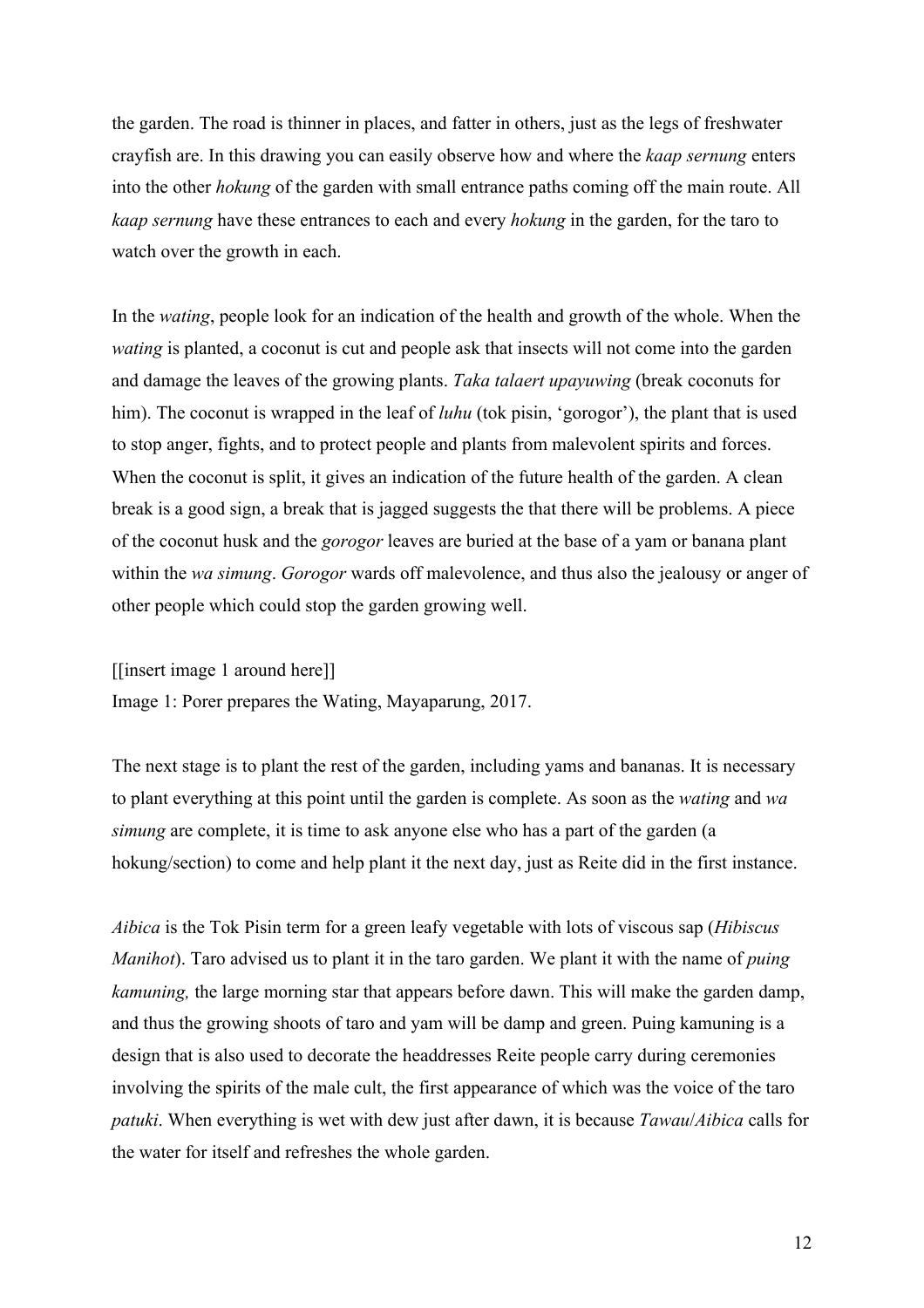*Usau Anang* (sun banana), *pel kapa*, and *pel paring Kendang* are all planted with the names of their *patuki*. Each has their own name. *Patuki* explained that making a special area for him and these other *patuki* means they can look after the garden and make it grow. *Usau anang* will make the sun shine on the garden, but it will not burn the young plants. This banana keeps the garden cool and so it is the one that everyone plants in their taro garden. Without this banana, the ground will dry out and even *aibica* would not be able to keep the shoots moist. *Pitpit* (edible cane grass) and sugarcane are planted in the *wating* for the taro spirit, and as he helps his own plants to grow, he helps the others in other *hokung* to grow. *Puti* is the bean that the taro *patuki* used to dry the water in his pool. The first time that people smelt taro cooking and vomited, they ate this bean and their sickness disappeared and they were able to eat taro. Cucumber, and ground cucumber were also among the vegetable specified by the taro *patuki*. Those of us who plant the *wating* do not eat cucumber and melon from other gardens as part of what it is to know the names of taro and yam.

At initiation, it is the mother's brothers who pass on their names for the *patuki* to youths. These names come with advice and guidance. They must give up eating freshwater crayfish (in case the taro shoots turn red and die); stonefish (the plants will move about and never root properly); fish from the sea (yams will grow to close to the surface and waste away); the tree vegetable *asisang* ('tulip' in tok pisin; Gnetum gnemon) as too much division of the leaves will make them weak. All of these food items fell like leaves from the tree that brought taro. When you are introduced to the name of the taro in order to grow good food, you must avoid them for fear of offending the taro. When a boy pays attention to his relationship to taro in this way, and everything grows well and is harvested, then he will give a *yungyung*  (presentation) to whoever gave him the names. This presentation is of all the foods listed above, alongside good taro. In this way, you show your appreciation, the giver is happy, and the understanding of how to grow taro will 'stick' with you. (*It seems that the patuki becomes one with the giver of his name, his previous presence in the garden. That is, the boy looks after his relationship to the taro patuki through and as the MB who bestowed the name*).

It is the responsibility of those who know the name of the taro to plant it. They are also responsible for following taro's instructions to collect earth from the *wating* and infuse the rest of the garden with it by throwing it to the four directions while calling the name of the grassland eagle, birds that all glide together at the same height, to encourage all the leaves to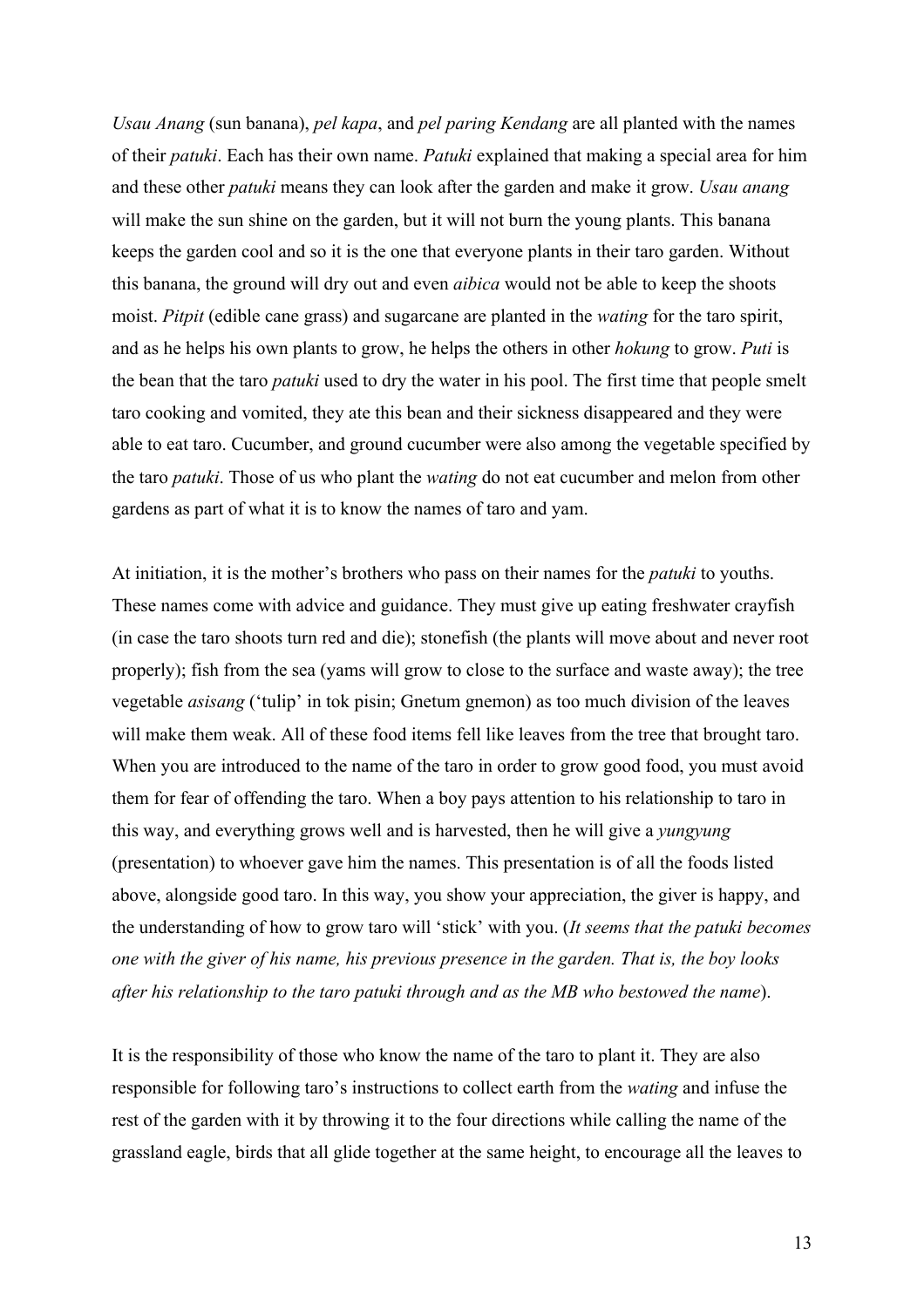grow together equally. They collect *saapung teti,* and lodge it at the top of the dry trees in the garden. Saa*pung teti* is 'cloud grass', and the taro will reach for the clouds.

### **Yam planting**

Yams are a vital and important food for Nekgini speakers. They are also from ancestral times and have a *patuki*, the narrative of which is as follows: At the time before taro, a man used to sleep and while he slept, he would become a yam. His family was hungry so they used to pinch at his skin hoping to get something to eat. When he awoke he would find he was bleeding from all these places where he had been pinched by his family. He told them that if they wanted it so much, he was going to leave them and become a yam. He also gave them instructions about what to plant with him and how to look after him.

Yams are not planted in the *wating* but they are planted elsewhere in the taro garden. These yams send their shoots up dry trees and make huge 'houses' for themselves of foliage. Ring barked trees are left in the garden for them to climb, and the abundant rich dark green of their houses shades the plants in their vicinity.

We look for the point in the yam's body where the white flesh turns red and cut it at this point.

[[PLEASE INSERT IMAGE 2 ABOUT HERE]]

Image 2: Cutting a yam to retain the 'head', Reite 2019.

We plant this upper part ('head') and tell it that we putting it in its own house, saying something like: *petwinia pang se awarr tanget palem e'nginia, se awarr taget koratt iri --* 'cut this stone to make a bed, and sleep here.' This refers to *se awara*, the limestone reef stone that is in the original place of the yam story, where he turned from man to yam. You name this place (Petwinia pang) and tell him he is making his house here. This refers back to the yam *patuki*, where the yam man slept on this bed, and his wives and children used to pick at him to eat. He is invited to make his bed in the garden and to sleep and become yam again. You plant this and hum the tune of the *patuki mokati*, this is the voice or tune of the yam *patuki*. When he hears it, he will feel sympathy with you and follow your wishes.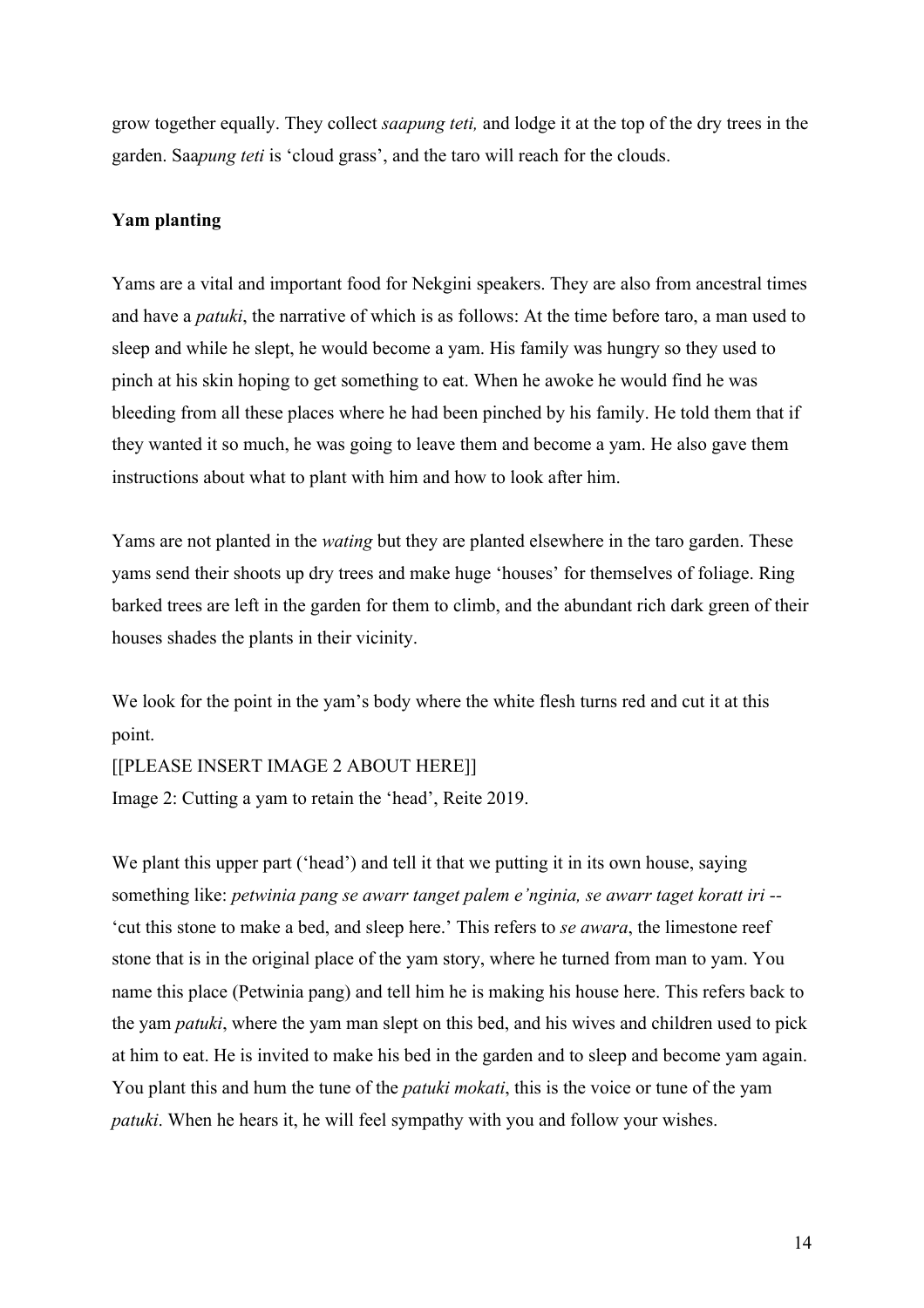Mokati is the name of the voice of the yam *patuki*. Those who know this *patuki* will also hum the tune slightly differently and make another tune/spirit appear while holding the shoot of the yam against the tree and telling it to climb upwards quickly.

#### [[PLEASE INSERT IMAGE 3 ABOUT HERE]]

Image 3: A vigorous yam shoot.

This tune is called *Aiseer*. It is different from Mokati. *Aiseer* is the name of a small lizard with a bright blue tail. He rushes up trees, and in this case, pulls the yam shoot with him as he goes. Aiseer is the person, the *patuki*, who does this. He is as a person. When we want something we ask for it and watch as he makes it well. His sympathy for us is the same as ours for him. We like the shoots of taro and we like the shoots of yam in the same way. But the two people we call on to help are different for each species. For yam, we tell him to lift stones and lift tree roots and make himself his bed.

To help with this, we gather plants that have characteristics and qualities that we wish to grow into our yams. These include long leafed epiphytes to encourage length, perfumed plants for sweet flavour, plants that resist insects and themselves have strong and vigorous growth.<sup>xi</sup> These are shredded into powder and early one morning before anyone else notices, you bury this powder at the head of each yam in the garden with the same names and tunes as when it was planted.

[[PLEASE INSERT IMAGE 4 ABOUT HERE]]

Image 4: shredded plants for the Wating, Mayaparung, 2017*.* 

*Mokati* is the source of earthquakes, he shakes the earth and makes it soft and broken up, making it easy for the yam to grow through. People collect the red flowers of the vine *raaning* and leave them in trees situated at the top of the garden, outside its border. The flower is told to stay out of the garden: 'your maternal uncle is there, keep out'. This prevents the small yellow insects that feed on the yam shoot from destroying the crop.

Yams are also something we are really interested by. The shoot is very small at its base, but as it climbs it proliferates exponentially and covers the trunk and limbs of trees nearby. When we see this thick foliage, we know it will make a large tuber and we like to see this. When we see the ground breaking in places a long way from the vine, we are happy to see this.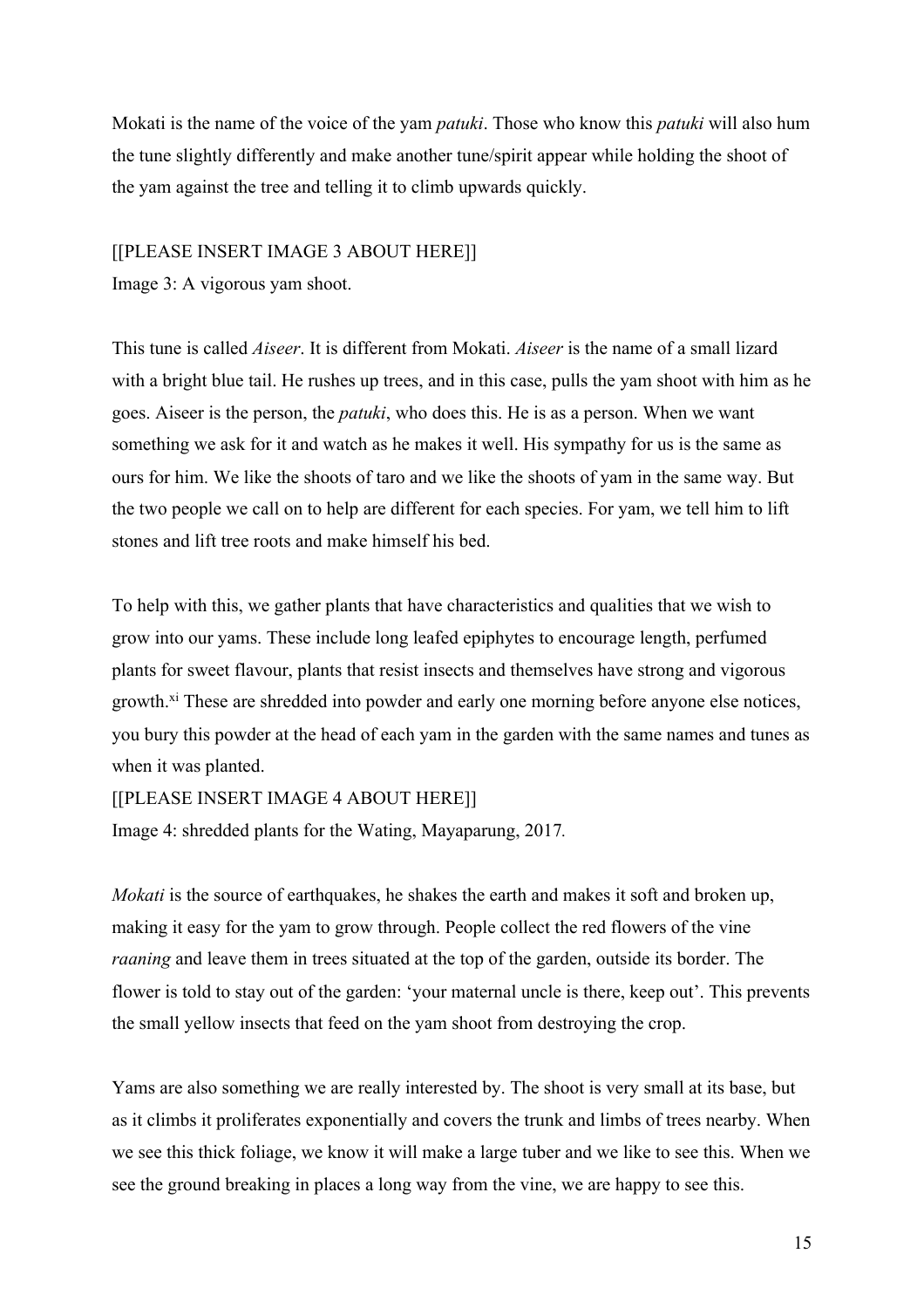When you have taro and yam, you are wealthy.

#### **Exegesis**

This section departs from the previous in that 'exegesis' is clearly only necessary for the articulation of elements otherwise taken for granted or left unarticulated by the story teller above. In this, it is rendered more directly in a comparative and analytic language used by an academic author. Nevertheless, it represents the discussion and elaboration that took place in the conversation at this point.

Taro and Yam do not grow by themselves. They are always part of and embedded in other relationships. Just like people. The creation of the garden has several themes we wish to draw from it and elaborate.

Firstly, the idea of sympathy and empathy (*sori*, in Tok Pisin). Food crops are kinds of beings that have feelings of sorrow and care for people. The work described above, interlaced as it is with knowledge and story, is about eliciting growth and sympathy, not imposing form. Whereas Peter Lawrence (1964, 17) described Madang people's relations to their deities as one involving coercion, we see something different here. As plants are already kinds of person, beings able to respond and reciprocate, there is also no sense here of the gardener imbuing or enhancing the plants with 'spirit'. They have spirit and responsiveness as part of their being. The taro story explained how to tend to the needs of other beings that also grow with and alongside people as part of their kinship and history. There is an interesting elision between the taro *patuki* and the Reite man who discovered and cared for him. Just as with the yam gardener, being related to, sharing substance and knowledge, and being the same as are closely allied here. Reite is the origin of taro, *Petwinia Pang* is the place where man became yam. The correspondences are of shared history and substance.

So the Reite taro gardener directs his thoughts and actions toward the taro *patuki* who is growing the garden. Gardener and deity work reciprocally, following the requests of the other. Taro is grown in this Reite form and not another. This is not superstitious sympathy magic. Rather, the images of what the garden is imagined as, the form that it takes to be beautiful, are expressed and brought into the garden with these words and actions, to which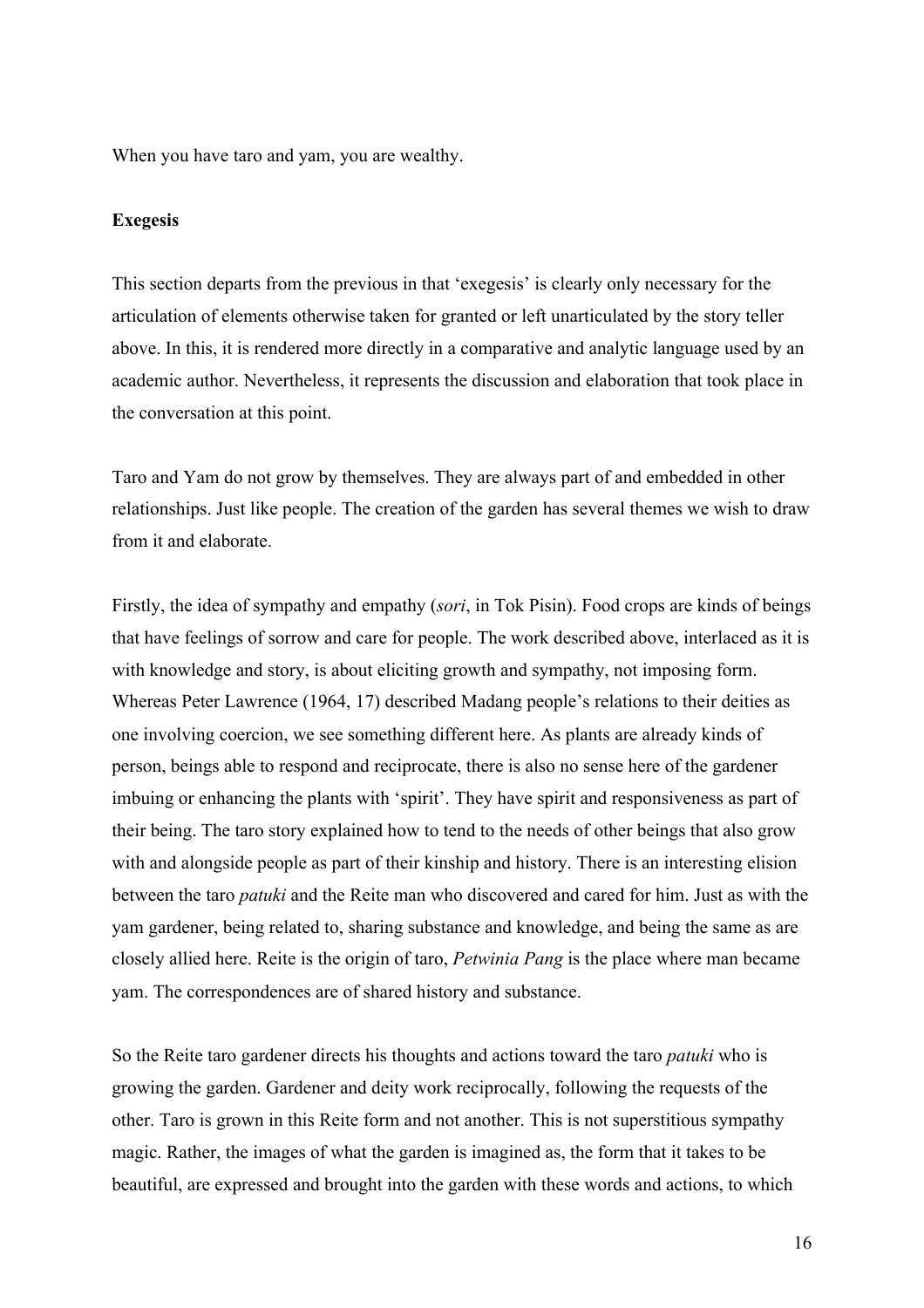there is a response. Beauty, aesthetic form, is directly consequential on the growth of taro and yam. To give the garden the right form is to follow these processes that shape peoples' interactions with the plants and also shape how they feel and act with the harvested produce. The care shown in attending to the different aspects of growth and health are present in the images and language of mythic ancestors and birds and animals. It is this care that brings appreciation of the produce and appreciation of those who produce it. Shepherding, guiding, attending to, appreciating -- all important for the growth of children, are present in the care of these plants. There is then an interlacing of music, spirits, plants, people, history, and growth into a 'beautiful' process of creating and recreating the Reite world, including the male cult, myth etc. We draw attention here to the aesthetic that makes these actions part of the same action. If 'art' is a quest for grace and grace is the integration of mind, as Bateson proposed, the skill of the gardener is very apparent. Growth itself is the art of bringing these elements together.

The process of growing people is the process of growing yam and taro. There is no absolute difference in kind, only in form and appearance. Hence the possibility of replacing bodies with yam and taro effigies, as Reite people regularly do in compensation payments for bodies (see Leach 2003, 77-9). Reite people value persons and family above all else. They are as passionate and vivid in their protection and care for each other as they are in their disputes over rights and debts owed. For them to accept an effigy of garden food as a substitute body indicates the connection between persons, bodies, and gardens. The effigy is made of the same substance as people, and the same effort that goes into growing people has been shown by the yam and taro and their gardener. We also can discern that spirit is not a human exclusive. It is not that human spirits inhabit plants. Rather, they are transformations of each other. Reite gardeners talk to the garden and its elements like they are children. That is, they are 'bringing up' the garden through example, through encouragement, through guidance, and through images of how they should be. The constant attention to the garden in the form of these 'ritual' interventions, bring people to the garden, to tidy and weed it, etc. The rituals are the processes of making, bringing into being. And what is brought into being is a whole world of people and plants in the specific configurations that are recognised as 'Reite'. Recognising this, we can turn to the elements that are perceived and recognised as good and beautiful, thoughts about satisfaction among these gifted gardeners. You will see, these are also focussed on growing people.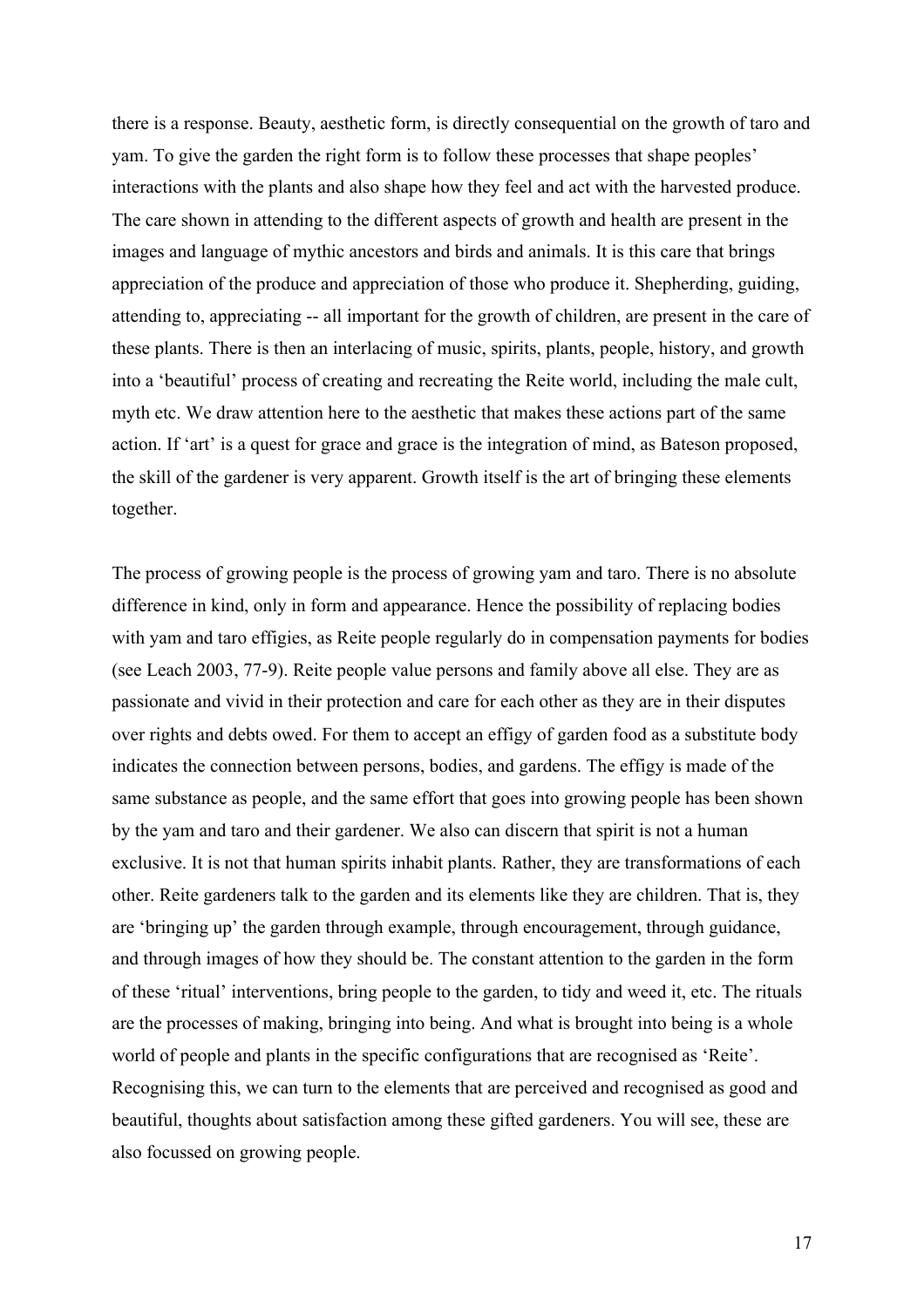#### **Growing gardens: Growing people**

#### *Urufaf and Porer continued with the following observations.*

Our fathers tell us to respect our bodies and follow their advice and we will grow well. Everyone will look at you and feel pleasure and desire and appreciate your growth. It is the same for the garden. When we care for it well, it will grow well and look good. When a child is well brought up, everyone will look at them and find them beautiful. When they misbehave, don't eat well, don't listen to advice and do bad things, then everyone will see this and not think they look beautiful at all. It's the same for the garden. If the gardener does not follow these ways of doing things, does not care properly for how the garden looks, how it is planted and what goes into it, no one will think it looks beautiful and it will not grow into its beauty.

When it is time to make a large ceremony, we tell the garden, saying '*turum maliem katuketa kot yara pel'ang a kurring erangi'* (we are preparing for a ceremony and you must shake your leaves and grow well). With this, we are also telling ourselves not to be lazy in making the steps and techniques to make things grow properly. When we ask in this way, for this reason, gardens always grow well. It motivates the garden and the gardener to do everything they can to make the taro grow smartly. We view the shoots of the plants with the same pleasure as we have looking at growing children. And when we 'close the road' of the taro before harvest, we ask the taro *patuki* and the taro mother to look after their children.

It is clear, taro is a man. Everything we do in the garden for gathering the produce for a ceremony, everything bears the mark of a man. It is true that we repeat over and again that the mother and father must care for it. That is very true. It is this same man (*patuki*) that made everything. *Patuki* made men, he made yam and taro, he made the first ceremonial decorations and the first ceremonial effigy (*palem*) from the fruits of the garden. *Patuki* exists in all of them. Thus, *patuki* told us that when the garden is ready to eat, you should take me with you to the village. When you do this, take leaf taro and put it on the path, and he will follow you to the house. Life must be brought along with the plants.

We like to look at things that grow well. Children are beautiful, and so are gardens. We make the *wa simang*, the garden's child, and we like to look at it. Our saying 'do not banish children' is as much for the garden, where we ask taro and yam to stay and grow their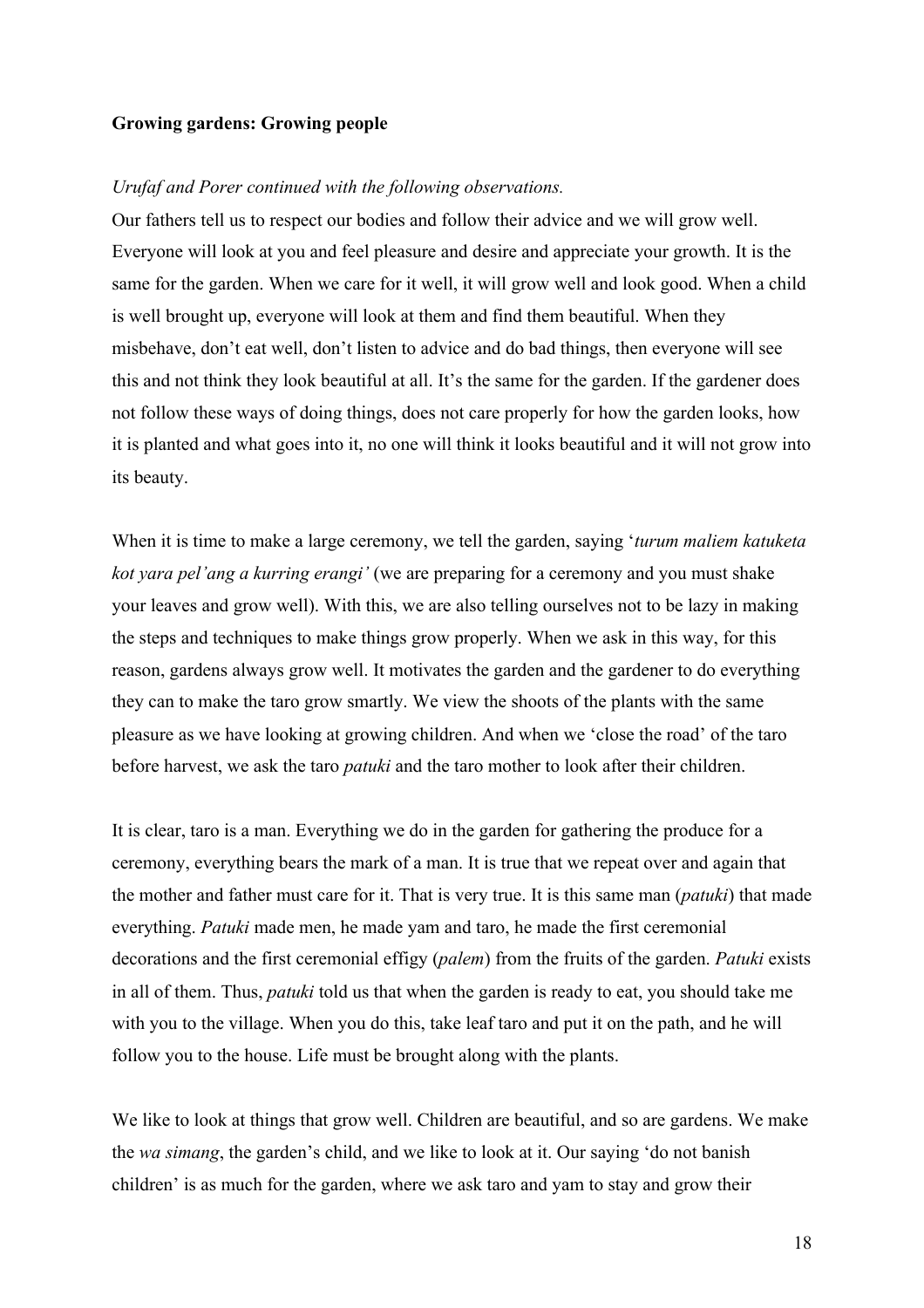children, as for the household. So when we come to harvest taro, we make a special effort to convince the mother and father *patuki*'s to keep their children with them in the garden. When it grows well we see that these people have heard us and have done as we asked.

A garden looks good to us when all the shoots emerge vigorous and strong, not eaten by insects. The other plants will also be smart and straight. It is attractive to the eye. When it is still young and tender, you will be very attached to it, and worry for its health. It is the same with initiates. You put your children in the shade and when they emerge you will feel happy. After this as they grow, you will enjoy the look of them. Just the same as a decorated ceremonial pole we make called *tse'tsopung*. xii When you decorate it well and it has a healthy shine, you will want to be close to it and look after it. We like to look at it. It is the same. Yam and taro are similarly attractive to an initiate that we decorate well.

Once the garden is ready to harvest, it already looks old, but the food will be there. If you are happy when you see the taro grow well, equally you will be unhappy when it is ruined in some way or another. *Talep samurlung* is an old garden in Reite. When you have been taking food form a garden, it starts to mature and become old, but because of the care we take to look after the children of the garden, it remains for many months. We even say to the taro – 'if they mistreat you elsewhere, come and be looked after here!' At this time, we also start thinking about the early gardens for the next year.

After a young man is married he develops the body of a man, and eventually becomes lazy or jaded and not full of vigour and energy like a young man. The garden is the same. When it becomes yellow and brown, you will be interested by its food, but not care much about the leaves and shoots. At this moment we also take the baby taro from the sides of the old corms, and make ready for next year's planting.

Why do we like to look at gardens growing well? We have a great interest and joy in looking at gardens! We say, 'Don't harm you wife and children. Take a wife and look after her and your children!' It is thus: we like things that are good for men and women, and it is the same for the garden, just as it is for when we decorate the village or our bodies for ceremonies.

In this context, Urufaf reminded us of the exchange he and his brothers achieved in 2018. He explained that the ceremony was in celebration of the first successful taro gardens of his two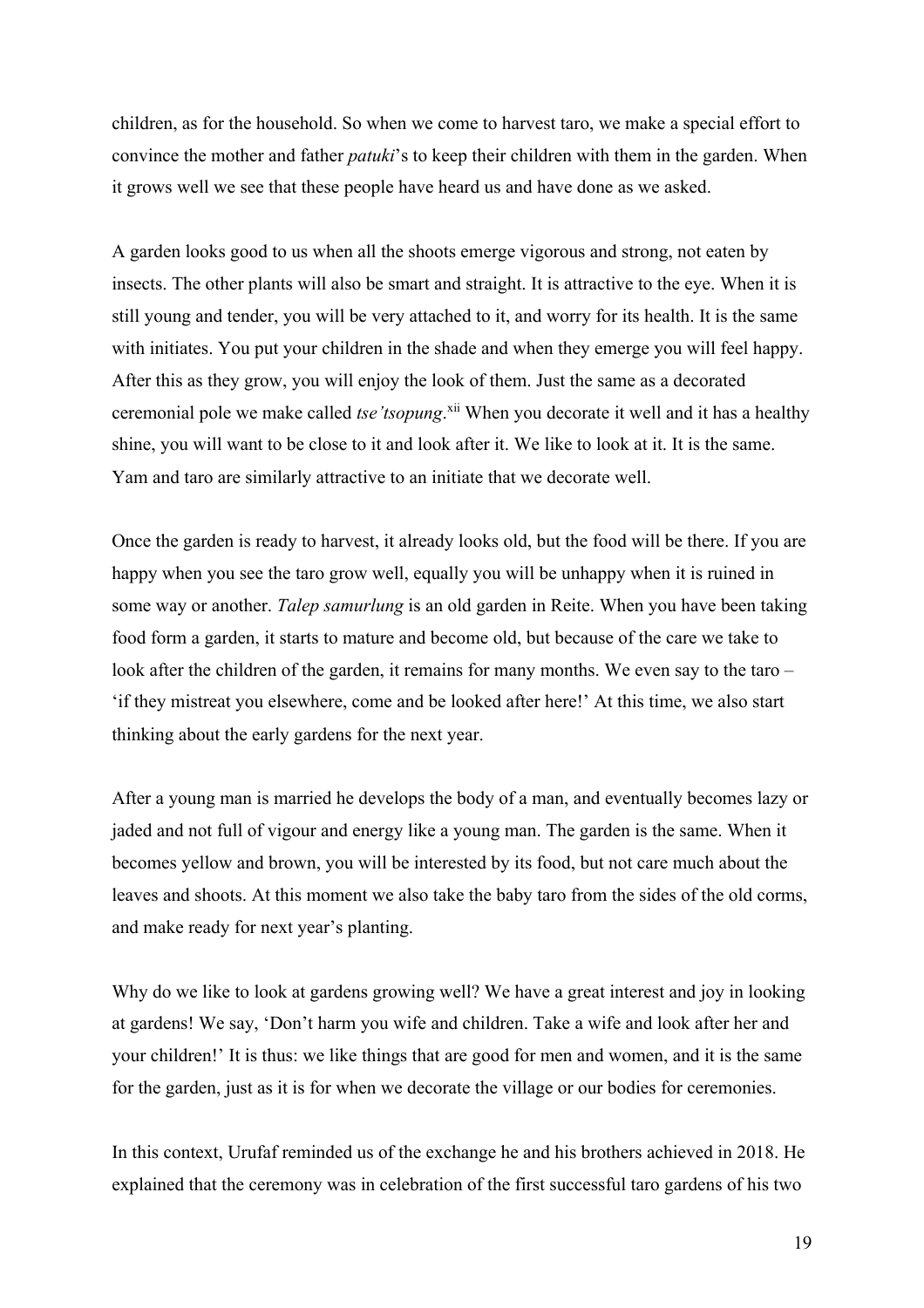elder brothers. They decided to invite a large number of people to come and receive gifts of taro and pork because they thought the taro had grown well and was looking beautiful. At that ceremony, Urufaf's father, Anip, explained that he was showing that he passed on the knowledge and strength he had to plant taro, and it grew beautifully, so they felt joy and pleasure. They wanted to share that joy with other people -- affinal, maternal, and other kin. The decision to make this 'free' presentation was a celebration of the beauty they achieved in the gardens last year.<sup>xiii</sup> 'We asked people beyond our immediate family, mother's brothers, mothers and cousins, so that they would have good thoughts and happiness with us in our success. It was possible because we followed the ways of taro, the taboos and the restrictions. We gave *yungyung* to the father who passed on the taro names and designs. The taro grew well for this reason. Seeing it grow well made us happy, and that also prompted us to give it away so others would keep good thoughts about us.'

[[PLEASE INSERT IMAGE 5 ABOUT HERE]]

Image 5: '*Maliem yungdu'*, 'Well fed people have good thoughts, and the garden will grow well again.'

When *patuki* made the first garden, he gave sections to everyone in Reite. We still follow this way. When each harvests their section, they must take the first taro and some meat to the owner of the garden, who has planted the *wating*. Then he can harvest food as he chooses. It is the owner of the garden who cares for the *wating* and the *wa simung*, and thus who grows the food in everyone's section of the garden. This is why he must be given the first taro. He is responsible and he is the only one who enters the central parts of the garden. It is so there is no disturbance to the growing plants. In fact, we do not approve of disturbance in gardens, throwing stones, shouting, or arguing. It is in this central space that the owner of the garden can talk to *patuki*.

#### **Conclusion**

The descriptions of Porer and Urufaf are full of poetics, descriptions of the connections, history, and reasons for making gardens in the way that they do. James wishes to highlight the metaphorical and poetic. For one thing, in writing the paper with Porer and Urufaf, it became clear that the uses of language and metaphor, the poetics, are not different from the practical and technical aspects of garden creation.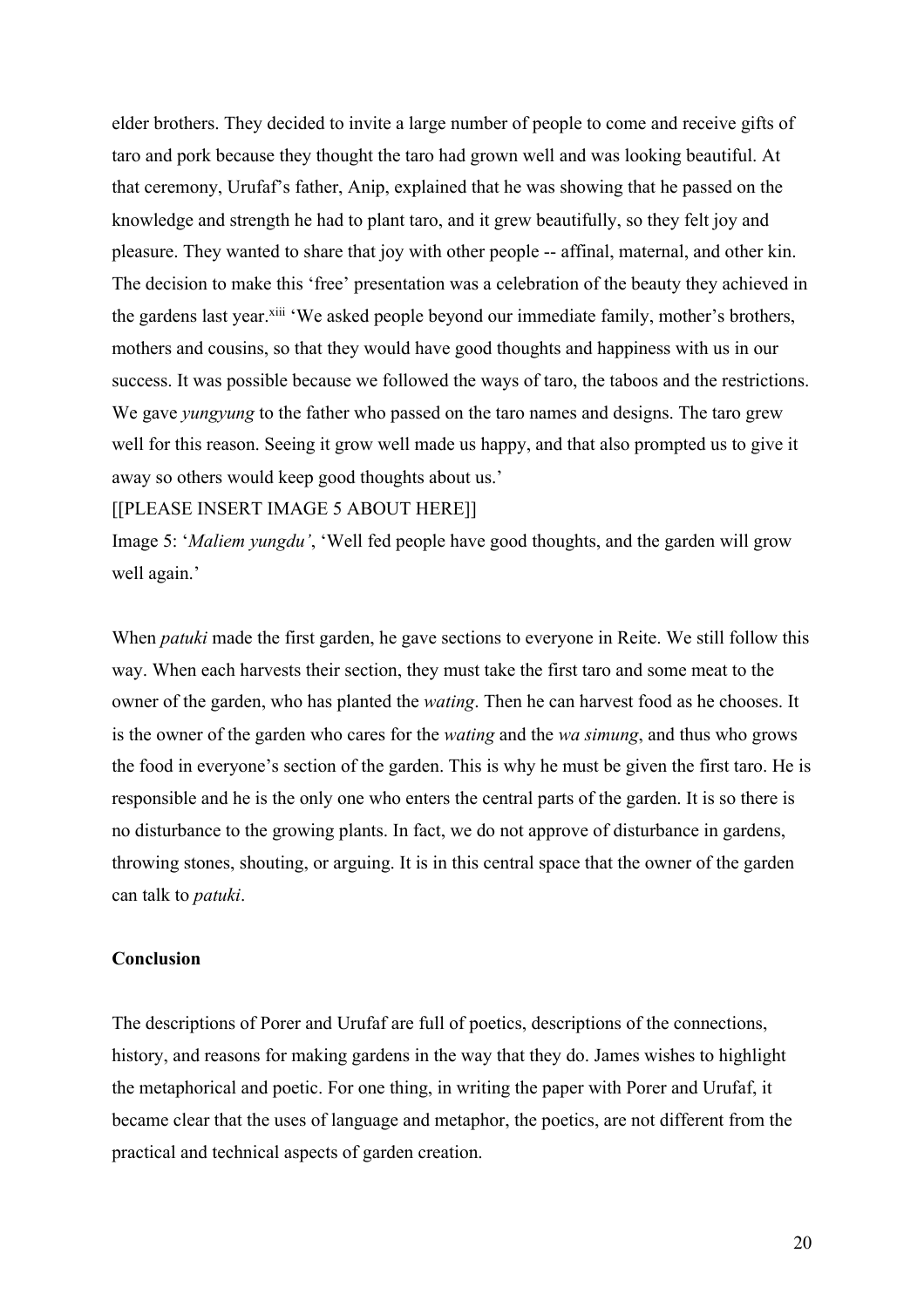An effect of presenting the Reite garden in this manner is to allow the quite beautiful attention to the unfolding of growth and process, the satisfaction of being part of the process and cycle, to stand for itself. It offers a glimpse of the way the material and the process are one with the 'meaning', and what is achieved as a regular transformation of relations with past, present and future others through the growth of the garden. In this regard, it is helpful to mention recent work which points to the regenerative capacity of staple crops in Melanesia.

Strathern (2018, 14-17) has pointed out that yam tubers, and taro corms, self-replicate. That these plants reproduce through a kind of cloning, where the same plant that is eaten is also (in part) replanted and continues to grow into the next year's harvest. In this way, yam and taro are the same yam and taro that persist, in relations to particular gardeners, through many human generations. She links this to the notion of immanence: that life and regeneration are immanent in relations between plants and people. There is no need to consider life or spirit or soul as transcendent and added to matter. Rather, matter itself is where life/spirit is perpetuated.

The Reite art of gardening recognises the correspondence in growth and the interdependence of people and plants. This is elaborated in great depth by gardeners who are also expert and skilled growers of people. Many things in the Reite world are 'people'. This does not mean they are 'animated' from outside as it were by magicians or ritual specialists. The magic and ritual shapes and foregrounds the correspondences, it makes visible and thus perceptible the value and beauty or power of forms that participate in cycles that keep the process of life going. In another context, Strathern (2013, 24-25) once wrote,

An indigenous visual theory? It turns out to be a theory of practice, programs or recipes for action. We shall find ourselves needing to confront notions of personhood, affect, power. We may even find ourselves looking at what we could call social technology, technologies of the self that are technologies of relationships.

This returns us to Bateson's conceptualisation of grace, which is not explicitly a religious one. His argument is that the mechanisms of perception and thought cannot all be conscious to the perceiver or thinker. Unconscious processes are necessarily at work in any mind. The development of skill is the development of habitual and therefore unconscious mental and physical processes. Skill allows a level of what he terms 'redundancy' -- meaning the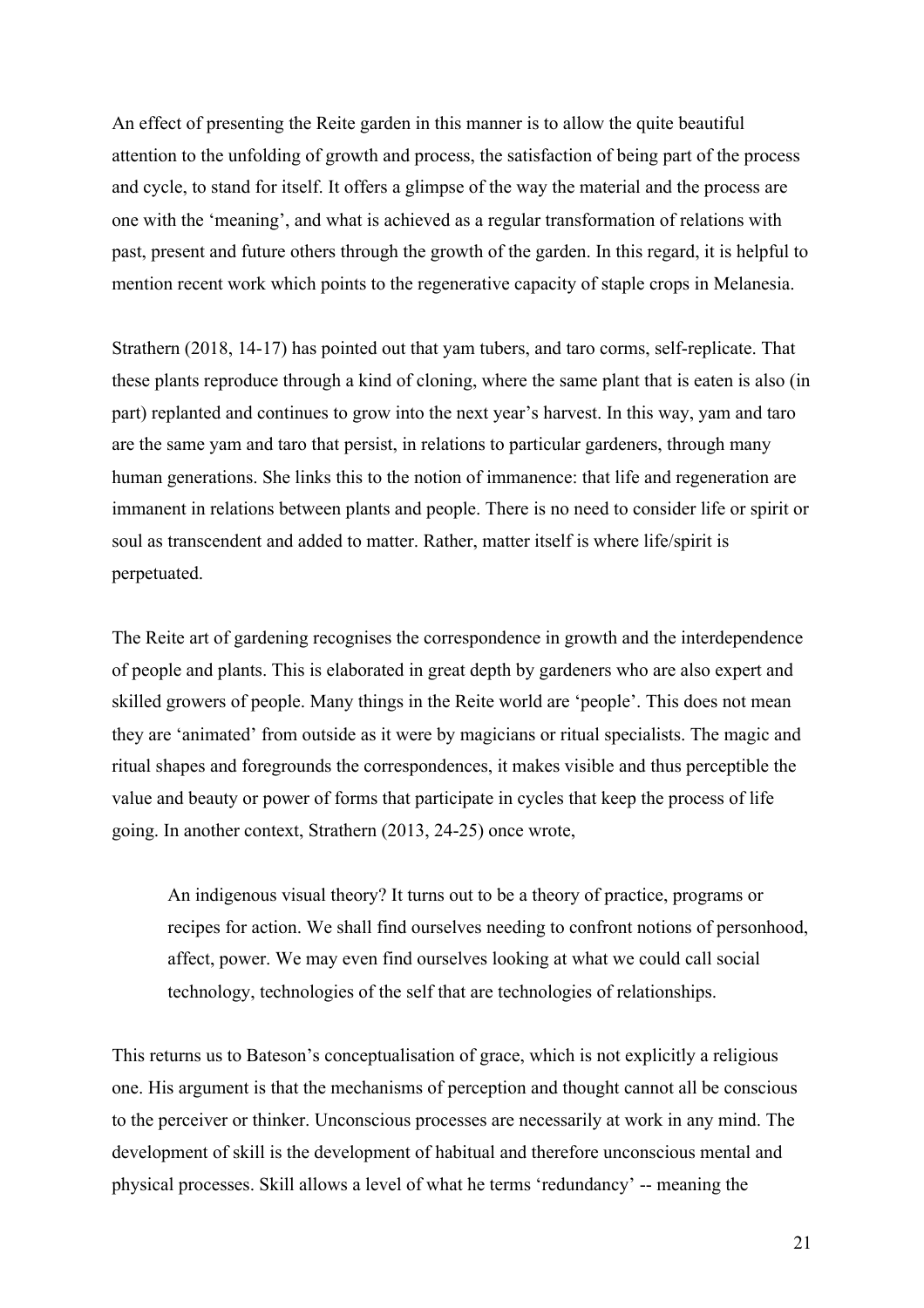predictability of sequences of information -- where aspects lying outside consciousness, pattern the whole. Skill amounts to utilising the quality of redundancy to integrate information in higher order levels of communicative economy -- redundancy -- facilitating or bringing into being multiple aspects of transformation in the same perception. Art is an example of skill that he uses, as art's messages are not only about what is brought to consciousness in the image or performance. It relies upon high levels of redundancy, pointing towards transformations that integrate multiple levels at the same time. He calls this integration 'grace' as discused above. This conceptualisation of 'art', 'skill', and 'grace' is a possible way of moving beyond an interpretive approach to gardens as high art or symbolic communication in this context. It enables a highlighting of the processes which the gardener in Reite brings to collaboration with plants, myth, people, soil, climate, and history.

The satisfaction of the garden artist in Reite is that his skill, which is both conscious and unconsciously built over time, results in a meta-level communication about the relationship of the gardener to the world creating and life-giving powers of deities that are also himself. And here is where the correspondences come in so forcefully: because they are real. The growing of crops is the growing of children. The same joy occurs when one contemplates either. Both demonstrate skill and capacity of which there is a mystery that remains, and that mystery is also corresponding. The patterns and the resulting redundancies are operationalised by the skilled activity of gardening. Of knowing the taro *patuki*, of following his procedures, of thus engaging also with spouse and siblings, affines and enemies. The successful and growing garden sends complex and deep messages, only some of which are verbalised (taro is growing well *et cetera*). The same in reverse, a ruined garden or a poor harvest are also meta messages about the relations the gardener has to others. As Bateson (1972, 138) has it,

the message of skill of any sort must always be of this kind. The sensations and qualities of skill can never be put in words, and yet the fact of skill is conscious.

The correspondence between human life and growth and plant life and growth are deeply understood, motivating, and a source of desire. Yams are seen as beautiful and successful when they are large and heavy, Taro when it has bright skin and deep colour. The source of these qualities is in the work of organising and realising connections. The plant/human correspondences are clear in their commentary on what is found satisfying and beautiful.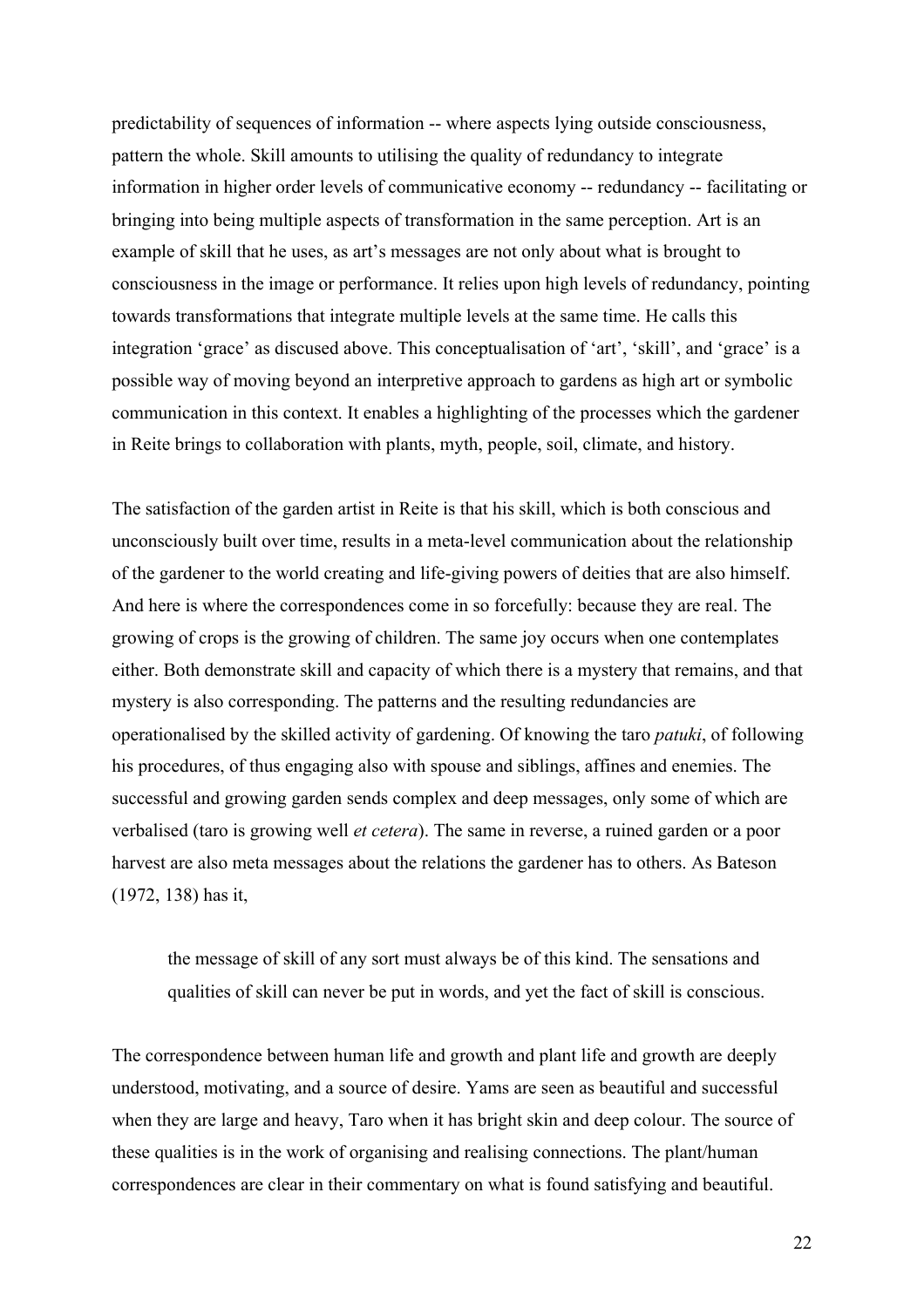'Children are loved and grown by their families and they bring pleasure and we find them beautiful. This is the same as our gardens.' Growing children is continuing the possibility for taro and yam to grow as each are tended and renewed by those others that care for them.

#### **References**

- Bateson, G. 1972. *Steps to an Ecology of Mind*. Chicago and London: Chicago University Press.
- Lawrence, P. 1964. *Road Belong Cargo: A Study of the Cargo Movement in the Southern Madang District, New Guinea*. Melbourne: Oxford University Press.
- Leach, J. 2003. *Creative Land. Place and Procreation on the Rai Coast of Papua New Guinea.* Oxford: Berghahn Books*.*
- Leach, J., and R. Davis. 2012. "Recognising and Translating Knowledge: Navigating the Political, Epistemological, Legal and Ontological". *Anthropological Forum: A Journal of Social Anthropology and Comparative Sociology* 22 (3): 209-223.
- Nombo, P, and J. Leach. 2010. *Reite Plants. An Ethnobotanical Study in Tok Pisin and English.* Canberra: ANU Press. http://doi.org/10.22459/RP.01.2010
- Picton, J. 1992. "A Tribute to William Fagg". *African Arts* 27(3): 26-29, 100.
- Strathern, M. 2013. *Learning to see in Melanesia: Lectures given in the Department of Social Anthropology Cambridge University, 1993-2008.* Chicago: HAU Books, University of Chicago Press.
- Strathern, M. 2018. "Souls in Other Selves, and the Immortality of the Body". Lecture for The Foester Lectures on the Immortality of the Soul, UC Berkeley, April 17, 2018)
- Wagner, R. 1975. *The Invention of Culture*. Chicago: Chicago University Press.
- Weiner, J. F. 1995. "'Too Many Meanings': a Critique of the Anthropology of Aesthetics". *Social Analysis* 38. Adelaide: University of Adelaide.
- Young, M. W. 1971. *Fighting with Food: Leadership, Values and Social Control in a Massim Society*. Cambridge: Cambridge University Press.

<sup>i</sup> I thank the anonymous AF reviewer for their concise and helpful formulation of the notion of 'grace' in Bateson's writing, and their further confirmation of its interest when approaching the drawings and text presented here.

ii James is grateful to Jean Mitchell for expanding my understanding of 'satisfaction' by drawing my attention to this etymology. https://www.etymonline.com/word/satisfy accessed 1/12/2020